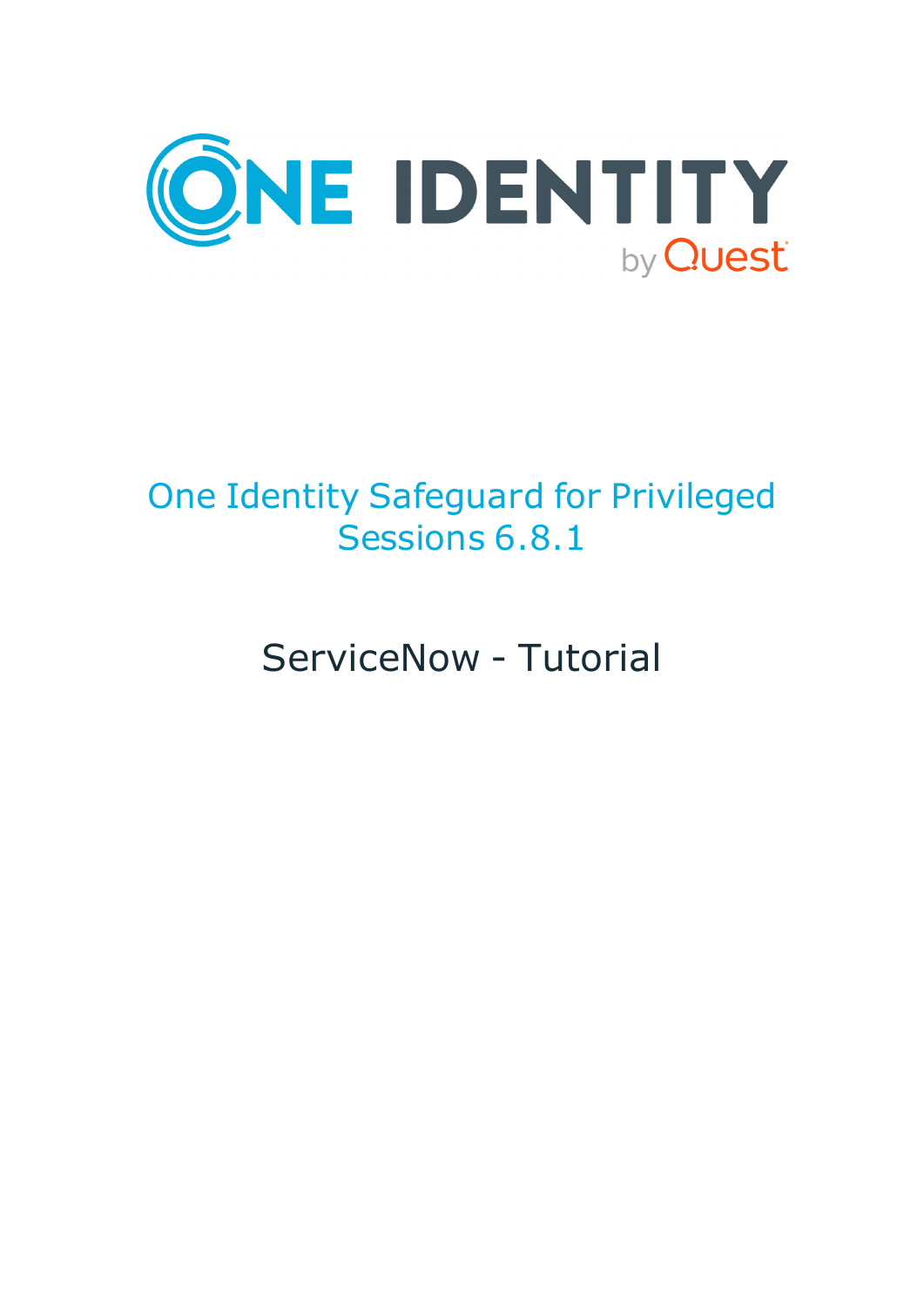#### **Copyright 2021 One Identity LLC.**

#### **ALL RIGHTS RESERVED.**

This guide contains proprietary information protected by copyright. The software described in this guide is furnished under a software license or nondisclosure agreement. This software may be used or copied only in accordance with the terms of the applicable agreement. No part of this guide may be reproduced or transmitted in any form or by any means, electronic or mechanical, including photocopying and recording for any purpose other than the purchaser's personal use without the written permission of One Identity LLC .

The information in this document is provided in connection with One Identity products. No license, express or implied, by estoppel or otherwise, to any intellectual property right is granted by this document or in connection with the sale of One Identity LLC products. EXCEPT AS SET FORTH IN THE TERMS AND CONDITIONS AS SPECIFIED IN THE LICENSE AGREEMENT FOR THIS PRODUCT, ONE IDENTITY ASSUMES NO LIABILITY WHATSOEVER AND DISCLAIMS ANY EXPRESS, IMPLIED OR STATUTORY WARRANTY RELATING TO ITS PRODUCTS INCLUDING, BUT NOT LIMITED TO, THE IMPLIED WARRANTY OF MERCHANTABILITY, FITNESS FOR A PARTICULAR PURPOSE, OR NON-INFRINGEMENT. IN NO EVENT SHALL ONE IDENTITY BE LIABLE FOR ANY DIRECT, INDIRECT, CONSEQUENTIAL, PUNITIVE, SPECIAL OR INCIDENTAL DAMAGES (INCLUDING, WITHOUT LIMITATION, DAMAGES FOR LOSS OF PROFITS, BUSINESS INTERRUPTION OR LOSS OF INFORMATION) ARISING OUT OF THE USE OR INABILITY TO USE THIS DOCUMENT, EVEN IF ONE IDENTITY HAS BEEN ADVISED OF THE POSSIBILITY OF SUCH DAMAGES. One Identity makes no representations or warranties with respect to the accuracy or completeness of the contents of this document and reserves the right to make changes to specifications and product descriptions at any time without notice. One Identity does not make any commitment to update the information contained in this document.

If you have any questions regarding your potential use of this material, contact:

One Identity LLC. Attn: LEGAL Dept 4 Polaris Way Aliso Viejo, CA 92656

Refer to our Web site ([http://www.OneIdentity.com](http://www.oneidentity.com/)) for regional and international office information.

#### **Patents**

One Identity is proud of our advanced technology. Patents and pending patents may apply to this product. For the most current information about applicable patents for this product, please visit our website at [http://www.OneIdentity.com/legal/patents.aspx](http://www.oneidentity.com/legal/patents.aspx).

#### **Trademarks**

One Identity and the One Identity logo are trademarks and registered trademarks of One Identity LLC. in the U.S.A. and other countries. For a complete list of One Identity trademarks, please visit our website at [www.OneIdentity.com/legal](http://www.oneidentity.com/legal). All other trademarks are the property of their respective owners.

#### **Legend**

**WARNING: A WARNING icon highlights a potential risk of bodily injury or property damage, for which industry-standard safety precautions are advised. This icon is often associated with electrical hazards related to hardware.**

**CAUTION: A CAUTION icon indicates potential damage to hardware or loss of data if** A **instructions are not followed.**

SPS ServiceNow - Tutorial Updated - 15 January 2021, 06:18 Version - 6.8.1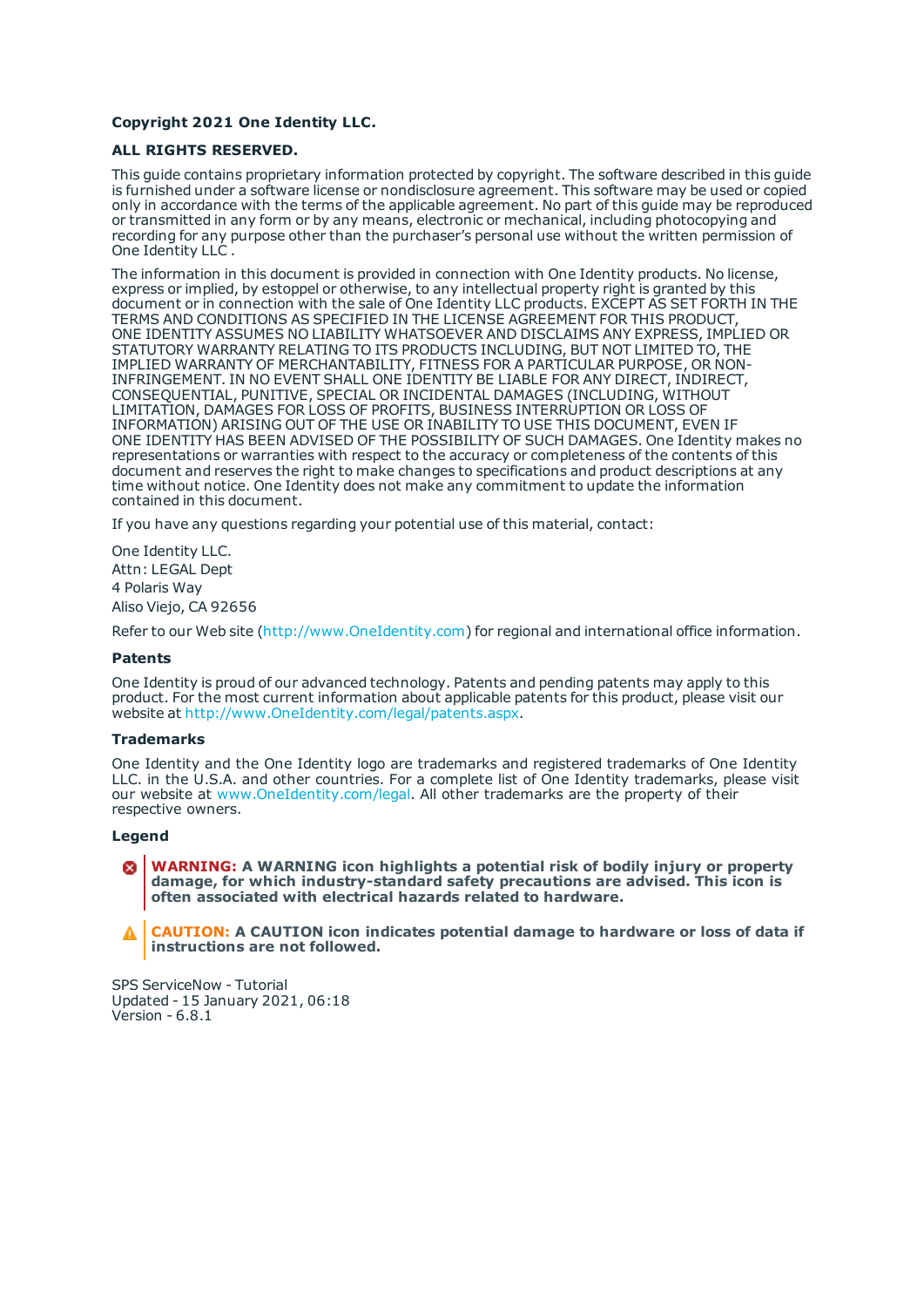## **Contents**

| [service_now] …………………………………………………………………………………17                             |  |
|-----------------------------------------------------------------------------|--|
|                                                                             |  |
|                                                                             |  |
|                                                                             |  |
|                                                                             |  |
|                                                                             |  |
|                                                                             |  |
|                                                                             |  |
|                                                                             |  |
|                                                                             |  |
|                                                                             |  |
|                                                                             |  |
|                                                                             |  |
|                                                                             |  |
|                                                                             |  |
|                                                                             |  |
| [question_1] …………………………………………………………………………………………33                           |  |
|                                                                             |  |
| Perform multi-factor authentication with the SPS plugin in terminal connec- |  |
| Perform multi-factor authentication with the SPS plugin in Remote           |  |

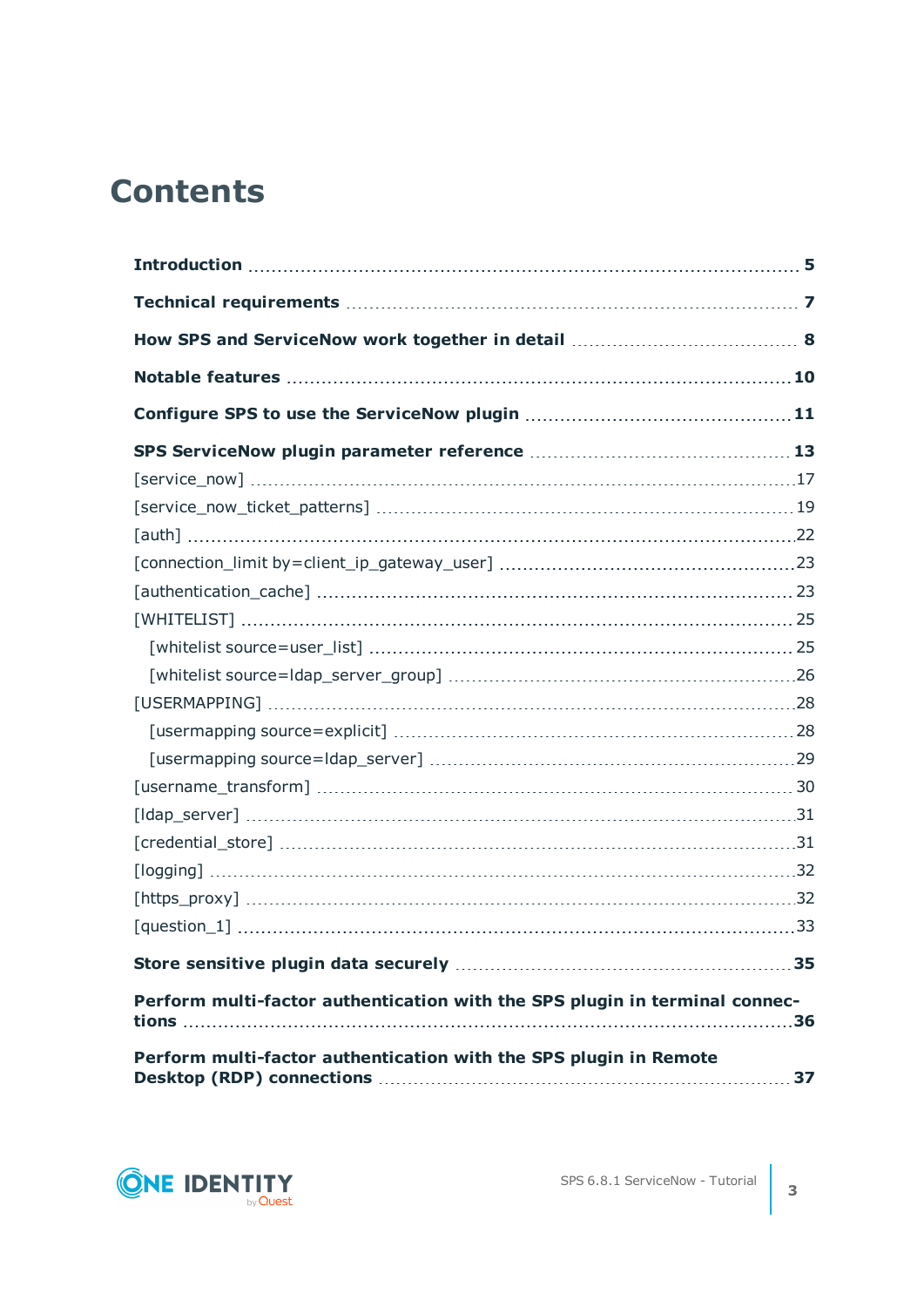| Perform multi-factor authentication with the SPS plugin in Microsoft SQL |  |
|--------------------------------------------------------------------------|--|
|                                                                          |  |
|                                                                          |  |
|                                                                          |  |

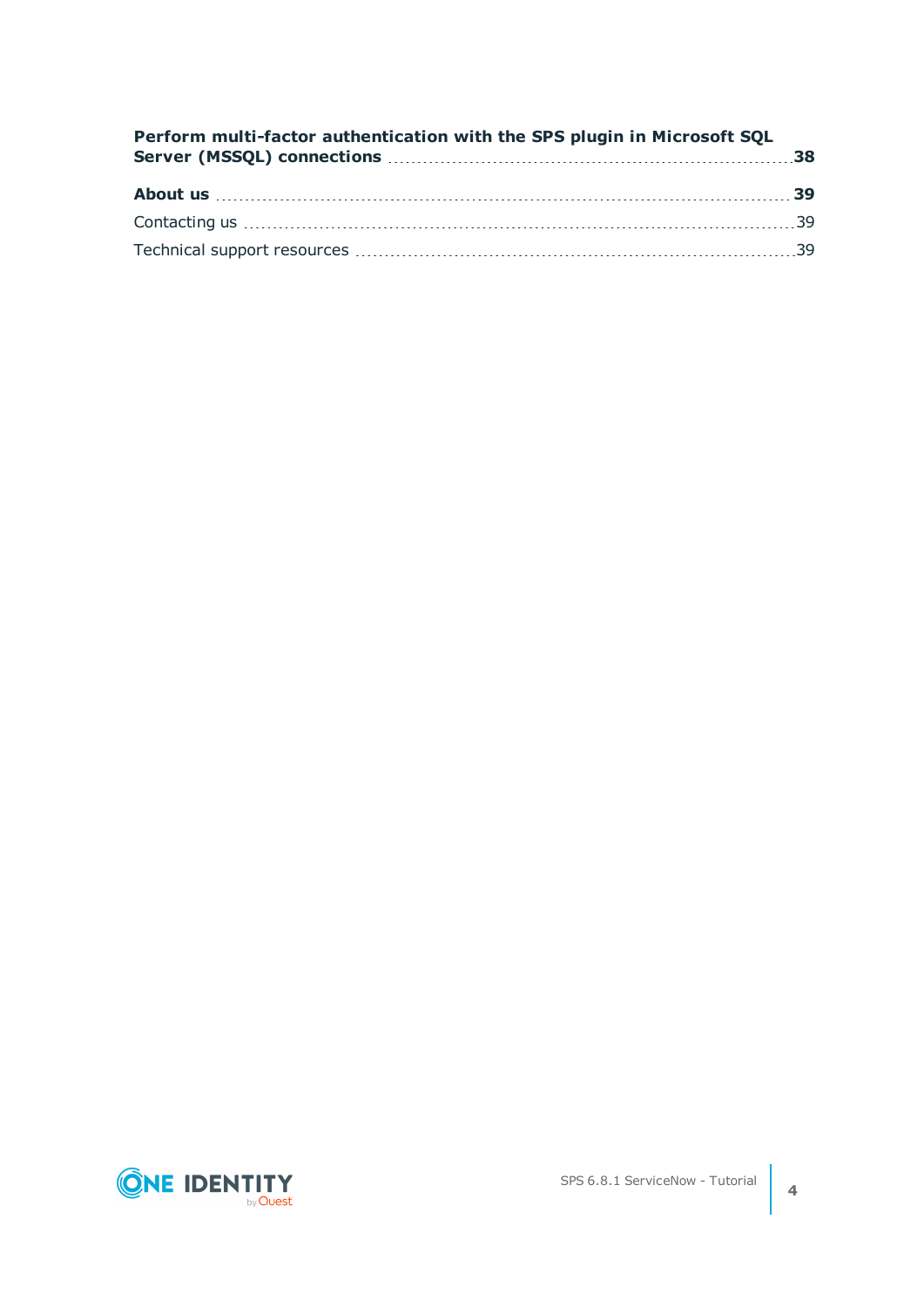# **Introduction**

<span id="page-4-0"></span>This document describes how you can use the services of [ServiceNow](https://www.servicenow.com/) to authenticate and authorize the sessions of your privileged users with One Identity Safeguard for Privileged Sessions (SPS).

## **One Identity Safeguard for Privileged Sessions:**

One Identity Safeguard for Privileged Sessions (SPS) controls privileged access to remote IT systems, records activities in searchable, movie-like audit trails, and prevents malicious actions. SPS is a quickly deployable enterprise device, completely independent from clients and servers — integrating seamlessly into existing networks. It captures the activity data necessary for user profiling and enables full user session drill down for forensic investigations.

SPS acts as a central authentication gateway, enforcing strong authentication before users access sensitive IT assets. SPS can integrate with remote user directories to resolve the group memberships of users who access nonpublic information. Credentials for accessing information systems can be retrieved transparently from SPS's local Credential Store or a third-party password management system. This method protects the confidentiality of passwords as users can never access them. When used together with ServiceNow (or another Multi-Factor Authentication (MFA) provider), SPS directs all connections to the authentication tool, and upon successful authentication, it permits the user to access the information system.

## **Integrating ServiceNow with SPS:**

SPS integrates with ServiceNow by enabling ticket ID request and validation during authentication and authorization on target servers.

The integration adds an additional security layer to the gateway authentication performed on SPS by verifying that the user has a valid reason to access the server. SPS prompts the user for a valid ServiceNow ticket ID, and upon successful authorization, it permits the user to access the information system.

## **Meet compliance requirements**

ISO 27001, ISO 27018, SOC 2, and other regulations and industry standards include authentication-related requirements, (for example, Multi-Factor Authentication (MFA) for accessing production systems, and the logging of all administrative sessions). In addition to other requirements, using SPS and ServiceNow helps you comply with the following requirements:

- PCI DSS 8.3: Secure all individual non-console administrative access and all remote access to the cardholder data environment (CDE) using MFA.
- PART 500.12 Multi-Factor Authentication: Covered entities are required to apply MFA

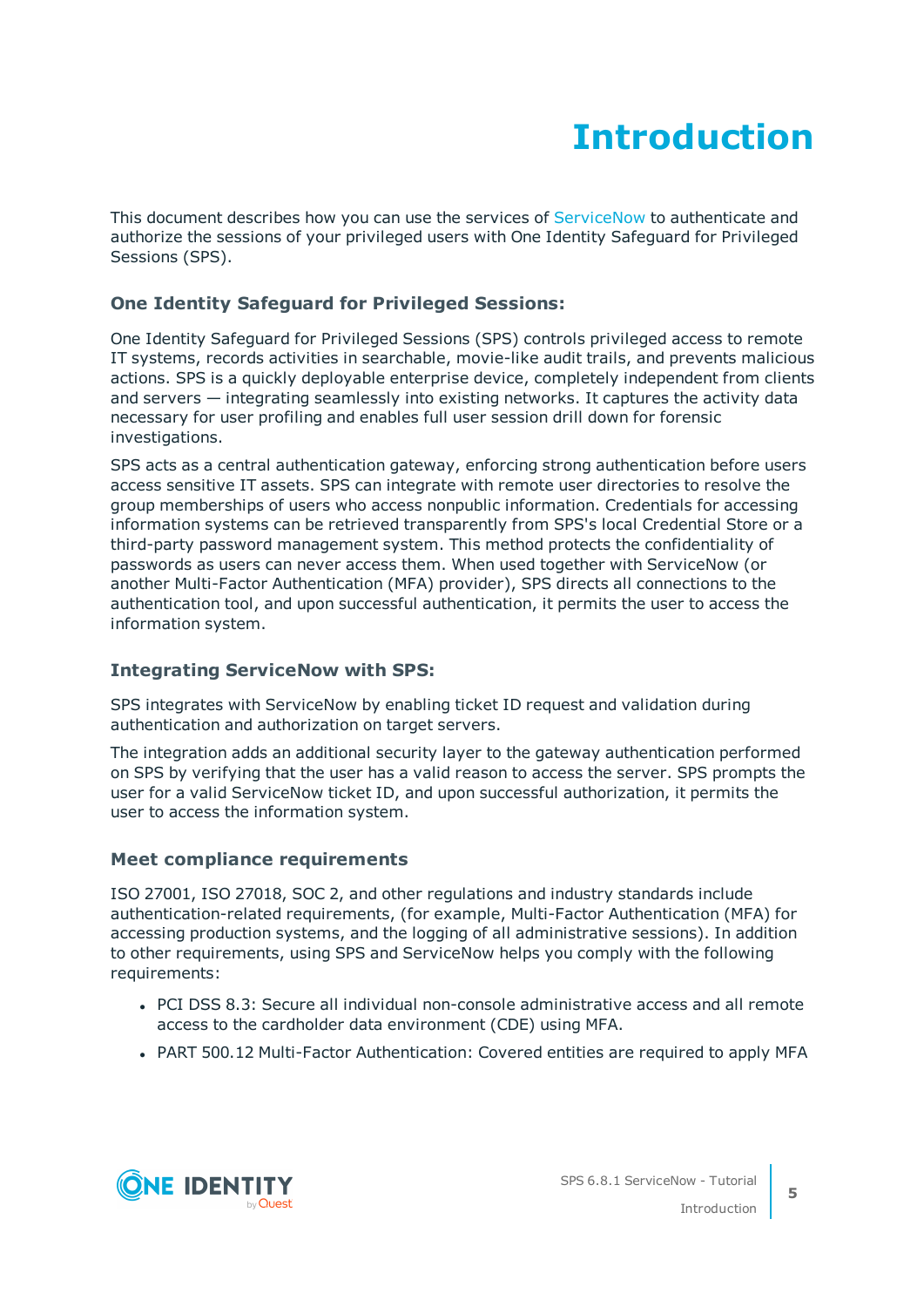for:

- Each individual accessing the covered entity's internal systems.
- Authorized access to database servers that allow access to nonpublic information.
- Third parties accessing nonpublic information.
- NIST 800-53 IA-2, Identification and Authentication, network access to privileged accounts: The information system implements MFA for network access to privileged accounts.

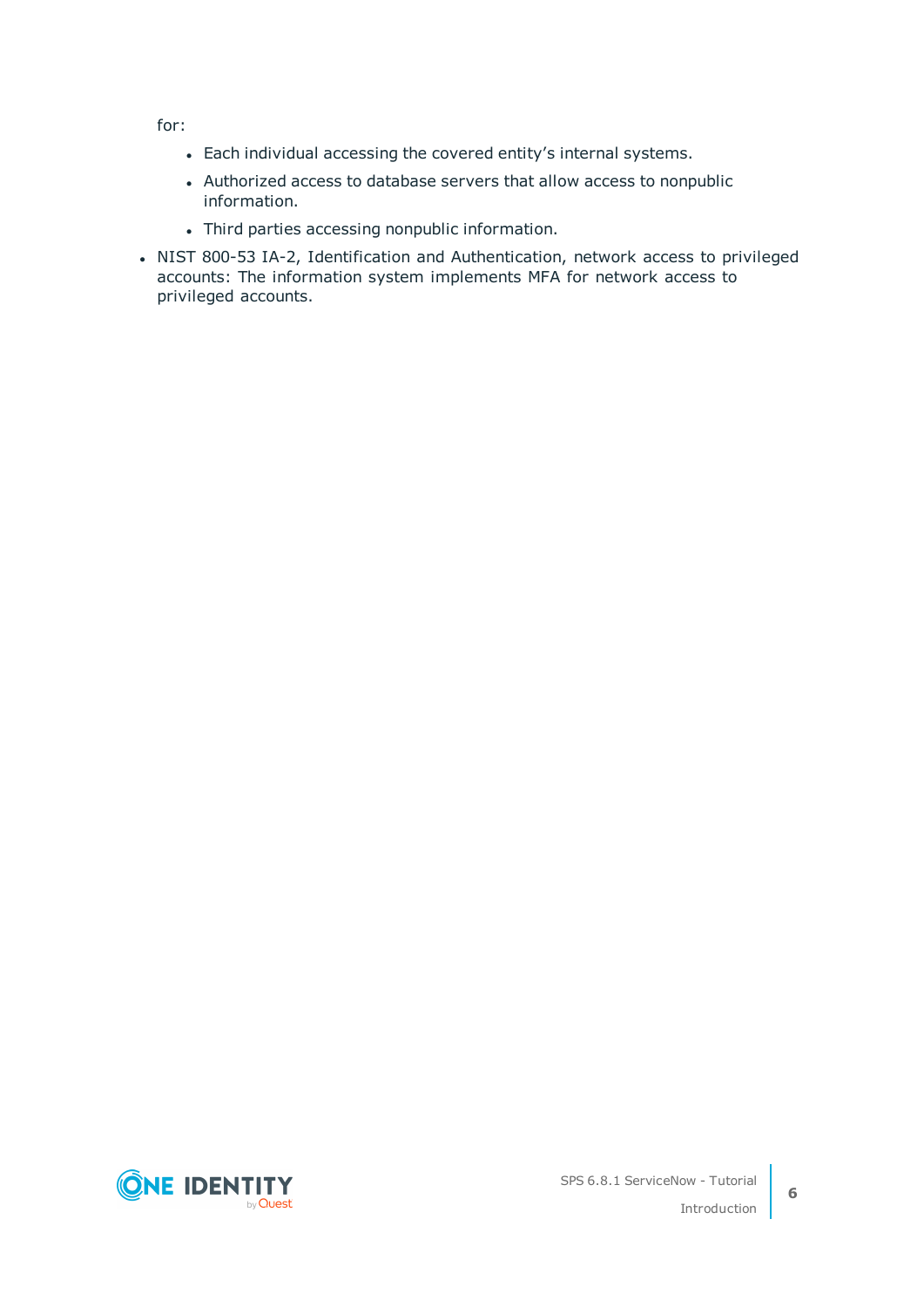# **Technical requirements**

<span id="page-6-0"></span>In order to successfully connect SPS with RADIUS server, you need the following components.

#### **In ServiceNow:**

- An active ServiceNow instance.
- A technical user who has access to the ServiceNow REST API.

### **In SPS:**

- A One Identity Safeguard for Privileged Sessions appliance (virtual or physical), at least version SPS 5.11.0.
- A copy of the SPS ServiceNow plugin. This plugin is an Authentication and Authorization (AA) plugin customized to work with ServiceNow.
- SPS must be able to access the Internet (at least the API services). Since ServiceNow is a cloud-based service provider, SPS must be able to access its web services to authorize the user.

The connection also requires the ServiceNow ticket ID.

- SPS supports AA plugins in the MSSOL, RDP, SSH, and Telnet protocols.
- **.** In RDP, using an AA plugin together with Network Level Authentication in a Connection Policy has the same limitations as using Network Level Authentication without domain membership.
- **In RDP, using an AA plugin requires TLS-encrypted RDP connections. For details,** see "Enabling [TLS-encryption](https://support.oneidentity.com/technical-documents/safeguard-for-privileged-sessions/6.8.1/administration-guide/rdp-specific-settings/enabling-tls-encryption-for-rdp-connections/) for RDP connections" in the Administration Guide.

### **Availability and support of the plugin**

The SPS ServiceNow plugin is available for download as-is, free of charge to every SPS customer from the [ServiceNow](https://github.com/OneIdentity/safeguard-sessions-plugin-servicenow/releases) plugin for Safeguard for Privileged Sessions page. In case you need any customizations or additional features, contact our [Support](https://support.oneidentity.com/one-identity-safeguard-for-privileged-sessions) Team.

## **A** CAUTION:

**Using custom plugins in SPS is recommended only if you are familiar with both Python and SPS. Product support applies only to SPS: that is, until the entry point of the Python code and passing the specified arguments to the Python code. One Identity is not responsible for the quality, resource requirements, or any bugs in the Python code, nor any crashes, service outages, or any other damage caused by the improper use of this feature, unless explicitly stated in a contract with One Identity. If you want to create a custom plugin, contact our [Support](https://support.oneidentity.com/one-identity-safeguard-for-privileged-sessions) Team for details and instructions.**

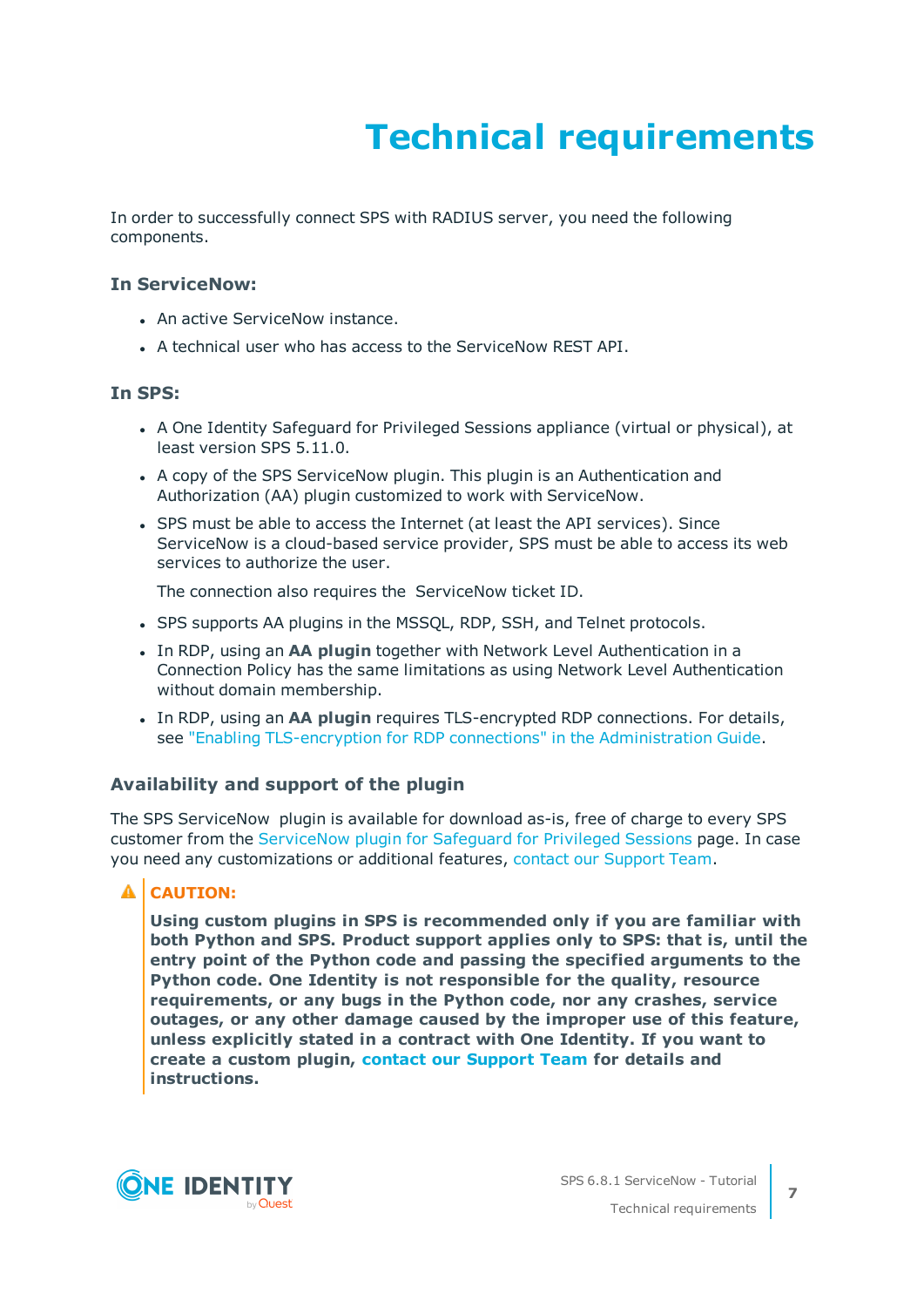## <span id="page-7-0"></span>**How SPS and ServiceNow work together in detail**



1. A user attempts to log in to a protected server.

## 2. **Gateway authentication on SPS**

SPS receives the connection request and authenticates the user. SPS can authenticate the user to a number of external user directories, (for example, LDAP, Microsoft Active Directory, or RADIUS). This authentication is the first factor.



**8**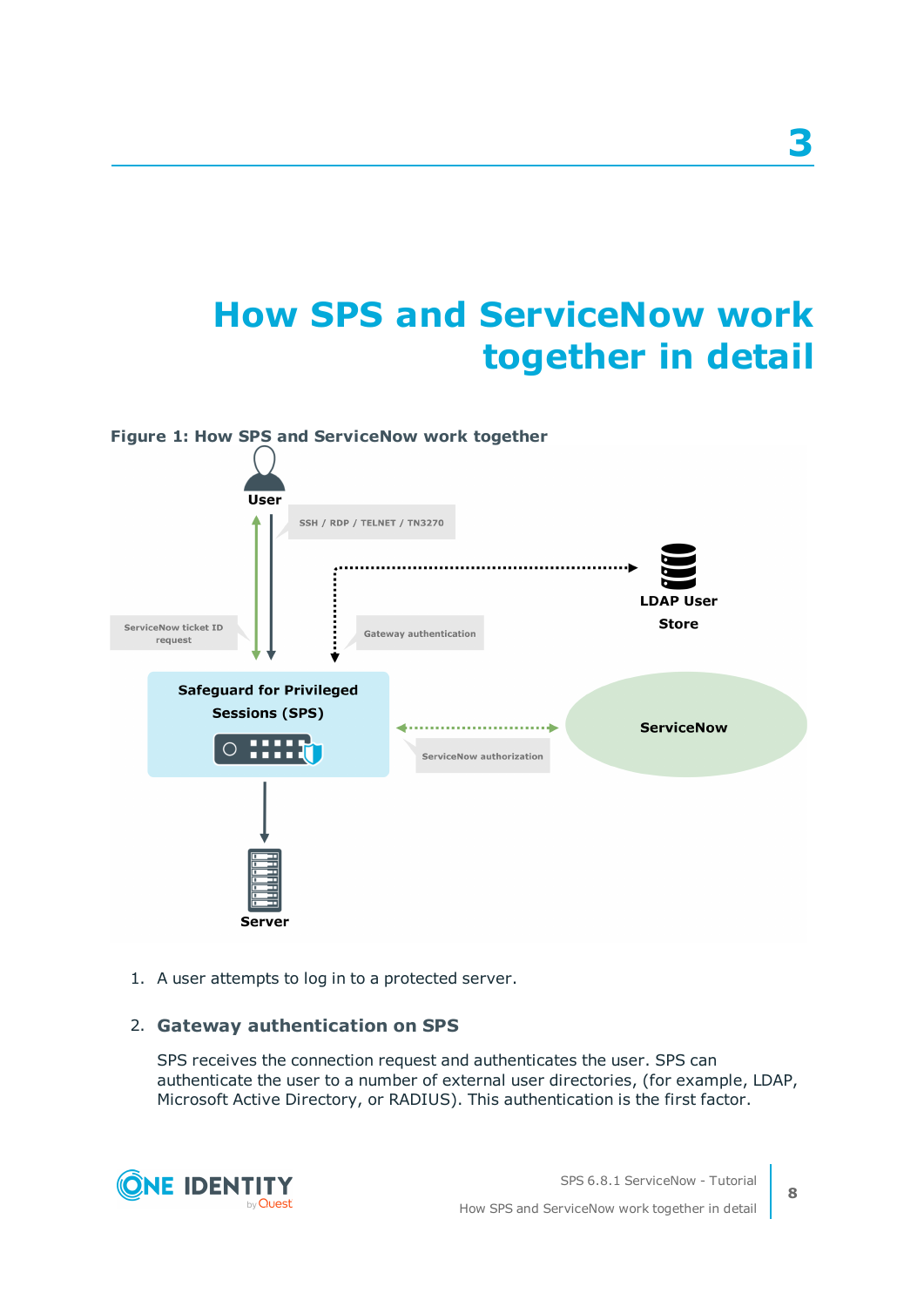## 3. **Check if the user is exempt from multi-factor authentication and authorization**

You can configure SPS using whitelists and blacklists to selectively require multifactor authentication and authorization for your users, (for example, to create break-glass access for specific users).

- If multi-factor authentication and authorization is not required, the user can start working, while SPS records the user's activities. The procedure ends here.
- If multi-factor authentication and authorization is required, SPS continues the procedure with the next step.

For details on creating exemption lists, see [\[WHITELIST\]](#page-24-0) on page 25.

### 4. **Determining the external ServiceNow identity**

If the gateway usernames are different from the external ServiceNow identities, you must configure the SPS ServiceNow plugin to map the gateway usernames to the external ServiceNow identities.

The mapping can be as simple as appending a domain name to the gateway username, or you can query an LDAP or Microsoft Active Directory server.

For details, see [\[USERMAPPING\]](#page-27-0) on page 28.

### 5. **Outband authorization on ServiceNow**

If gateway authentication is successful, SPS prompts the user for a valid ServiceNow ticket ID. Then SPS connects to the ServiceNow server and runs a predefined query, and upon successful authorization, it permits the user to access the information system.

- 6. If multi-factor authentication and authorization is successful, the user can start working, while SPS records the user's activities. (Optionally, SPS can retrieve credentials from a local or external Credential Store or password vault, and perform authentication on the server with credentials that are not known to the user.)
- 7. If the user opens a new session within a short period, they can do so without having to perform multi-factor authentication again. After this configurable grace period expires, the user must perform multi-factor authentication to open the next session.

For details, see [\[authentication\\_cache\]](#page-22-1) on page 23.



**9**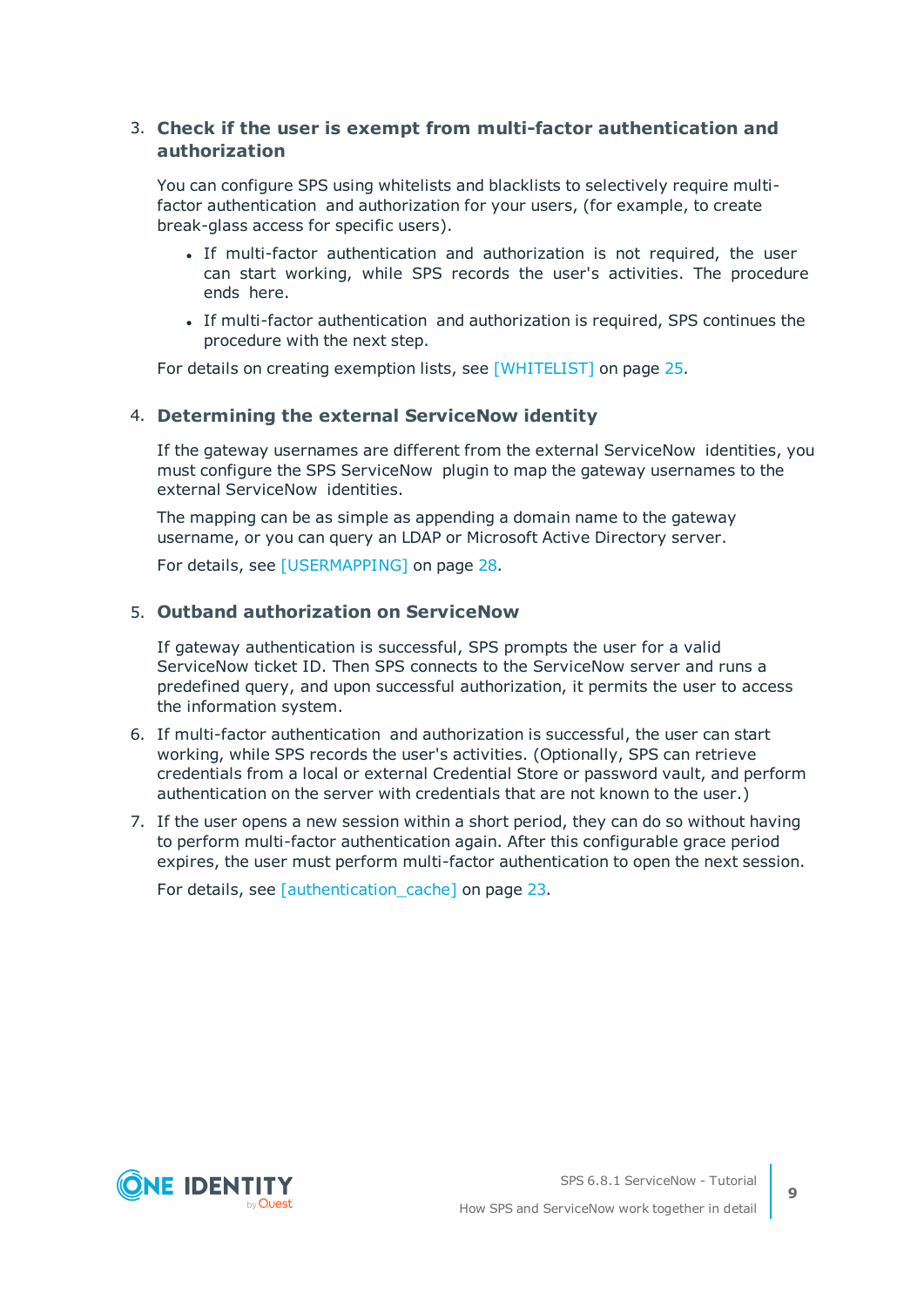## **Notable features**

**4**

<span id="page-9-0"></span>This section contains the notable features of this plugin.

- To map the gateway usernames to the external ServiceNow identities if the gateway usernames are different from the ServiceNow usernames, configure the [\[USERMAPPING\]](#page-27-0) on page 28 section of the plugin.
- The [\[WHITELIST\]](#page-24-0) on page 25 section allows configuring authentication whitelists and blacklists for example to create break-glass access for specific users to allow them to bypass ServiceNow authentication.
- The *[authentication cache]* on page 23 section contains the settings that determine how soon after performing a ServiceNow authentication must the user repeat the authentication when opening a new session.
- The [connection\_limit [by=client\\_ip\\_gateway\\_user\]](#page-22-0) on page 23 section contains the options related to limiting parallel sessions.

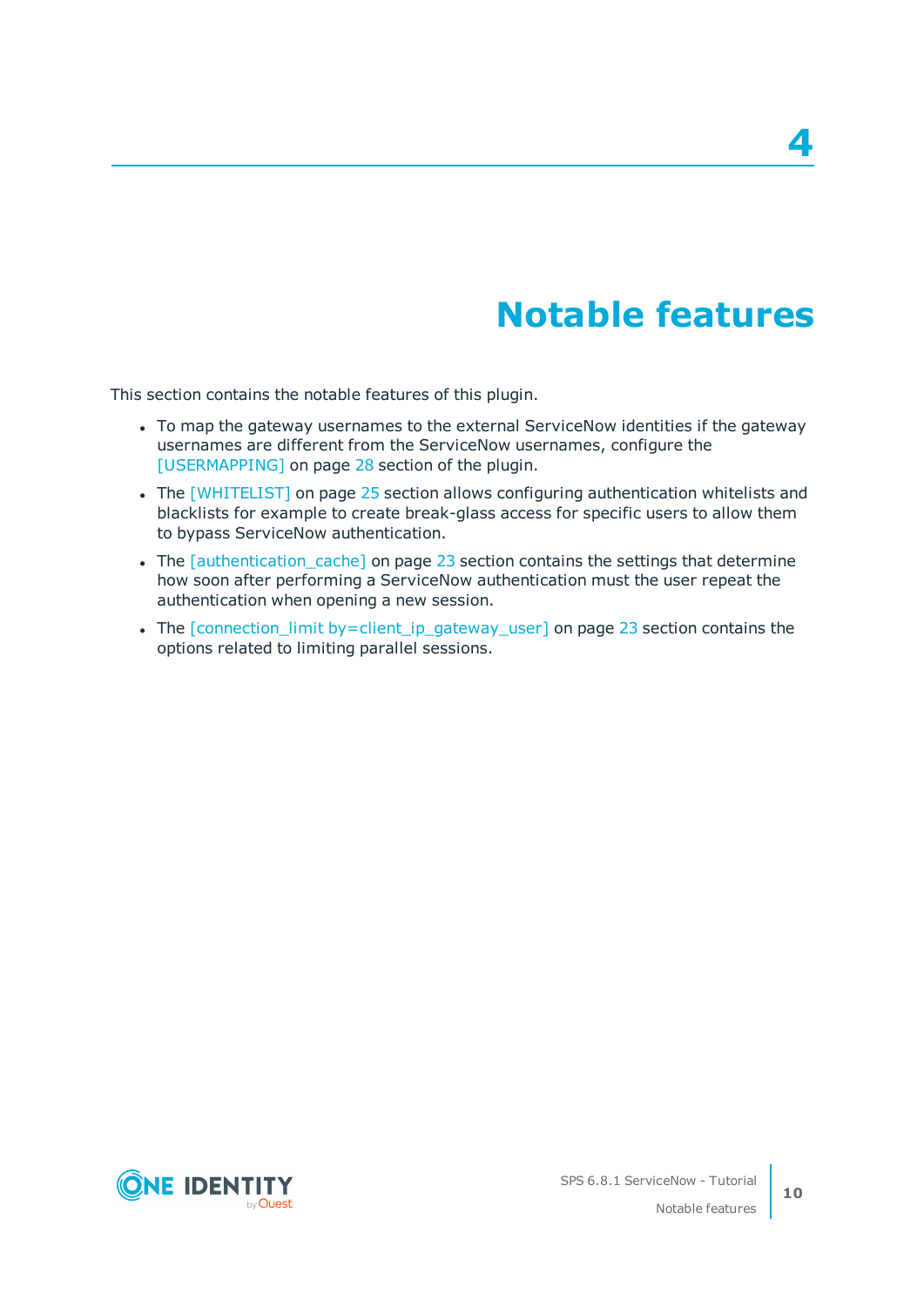# **Configure SPS to use the ServiceNow plugin**

### <span id="page-10-0"></span>**Prerequisites:**

- A technical user who has access to the ServiceNow REST API.
- Make sure that you have all the required components listed in [Technical](#page-6-0) [requirements](#page-6-0).

### *To configure SPS to use ServiceNow multi-factor authentication*

### 1. **Download the SPS ServiceNow plugin**

SPS customers can [download](https://github.com/OneIdentity/safeguard-sessions-plugin-servicenow/releases) the official plugin from GitHub.

## 2. **Upload the plugin to SPS**

Upload the plugin to SPS. For details, see "Using a custom [Authentication](https://support.oneidentity.com/technical-documents/safeguard-for-privileged-sessions/6.8.1/administration-guide/advanced-authentication-and-authorization-techniques/integrating-external-authentication-and-authorization-systems/using-a-custom-authentication-and-authorization-plugin-to-authenticate-on-the-target-hosts/) and Authorization plugin to authenticate on the target hosts" in the [Administration](https://support.oneidentity.com/technical-documents/safeguard-for-privileged-sessions/6.8.1/administration-guide/advanced-authentication-and-authorization-techniques/integrating-external-authentication-and-authorization-systems/using-a-custom-authentication-and-authorization-plugin-to-authenticate-on-the-target-hosts/) Guide.

### 3. **Configure the plugin on SPS**

The plugin includes a default configuration file, which is an ini-style configuration file with sections and name=value pairs. You can edit it on the **Policies > AA Plugin Configurations** page of the SPS web interface.

- a. Configure the usermapping settings if needed. SPS must find out which ServiceNow user belongs to the username of the authenticated connection. For that, it can query your LDAP/Microsoft Active Directory server. For details, see [\[USERMAPPING\].](#page-27-0)
- b. Configure other parameters of your plugin as needed for your environment. For details, see SPS [ServiceNow](#page-12-0) plugin parameter reference.

## 4. **Configure a Connection policy and test it**

Configure a Connection policy on SPS. In the **AA plugin** field of the Connection policy, select the SPS ServiceNow plugin you configured in the previous step, then

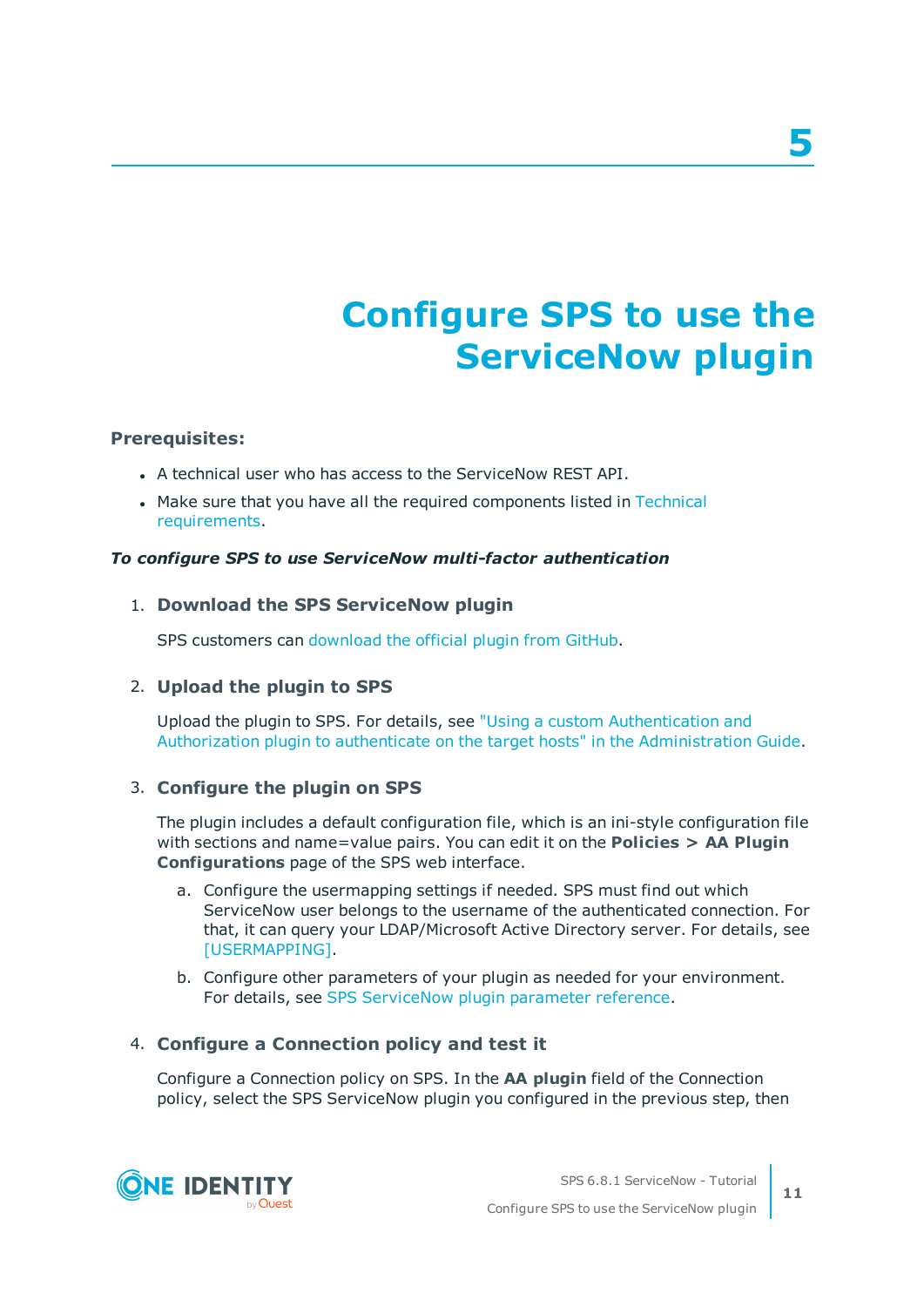start a session to test it. For details on how a user can perform multi-factor authentication, see Perform multi-factor [authentication](#page-35-0) with the SPS plugin in terminal [connections](#page-35-0) and Perform multi-factor [authentication](#page-36-0) with the SPS plugin in Remote Desktop (RDP) [connections.](#page-36-0)

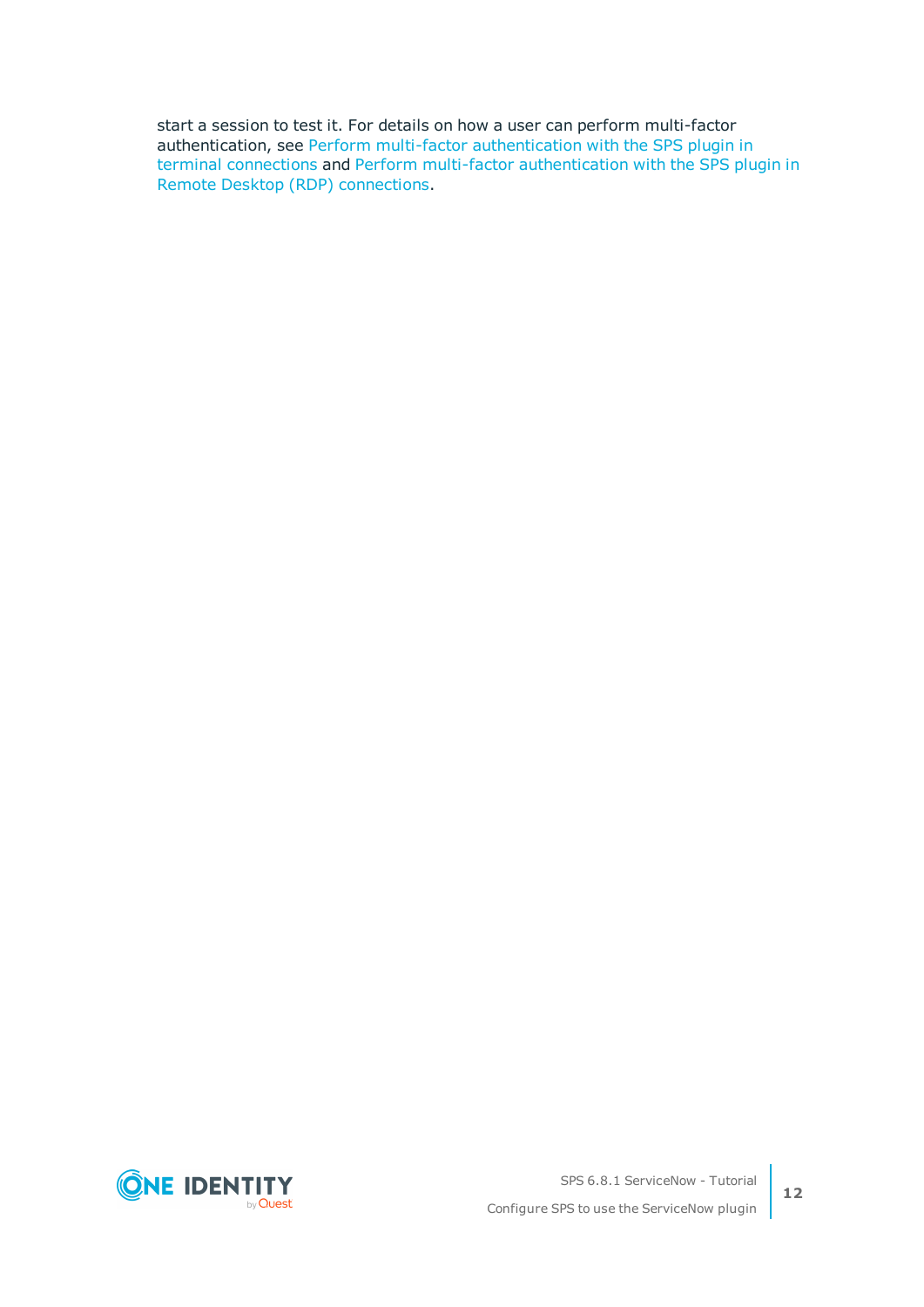## <span id="page-12-0"></span>**SPS ServiceNow plugin parameter reference**

This section describes the available options of the SPS ServiceNow plugin.

The plugin uses an ini-style configuration file with sections and name=value pairs. This format consists of sections, led by a [section] header and followed by name=value entries. Note that the leading whitespace is removed from values. The values can contain format strings, which refer to other values in the same section. For example, the following section would resolve the %(dir)s value to the value of the dir entry (/var in this case).

[section name] dirname=%(dir)s/mydirectory dir=/var

All reference expansions are done on demand. Lines beginning with # or ; are ignored and may be used to provide comments.

You can edit the configuration file from the SPS web interface. The following code snippet is a sample configuration file.

```
##### ServiceNow specific settings #####
[service_now]
# instance or host of ServiceNow required, instance takes precedence if both defined
instance=YourServiceNowInstanceName
# basic authentication information. Currently only username and password supported
user=
password=
# ServiceNow field in the request to update with the SPS session id
;update_field=close_notes
[service_now_ticket_patterns]
# Option names in this section must have a corresponding section
;incident=INC.*
change=CHG.*
[change]
table=change_request
```
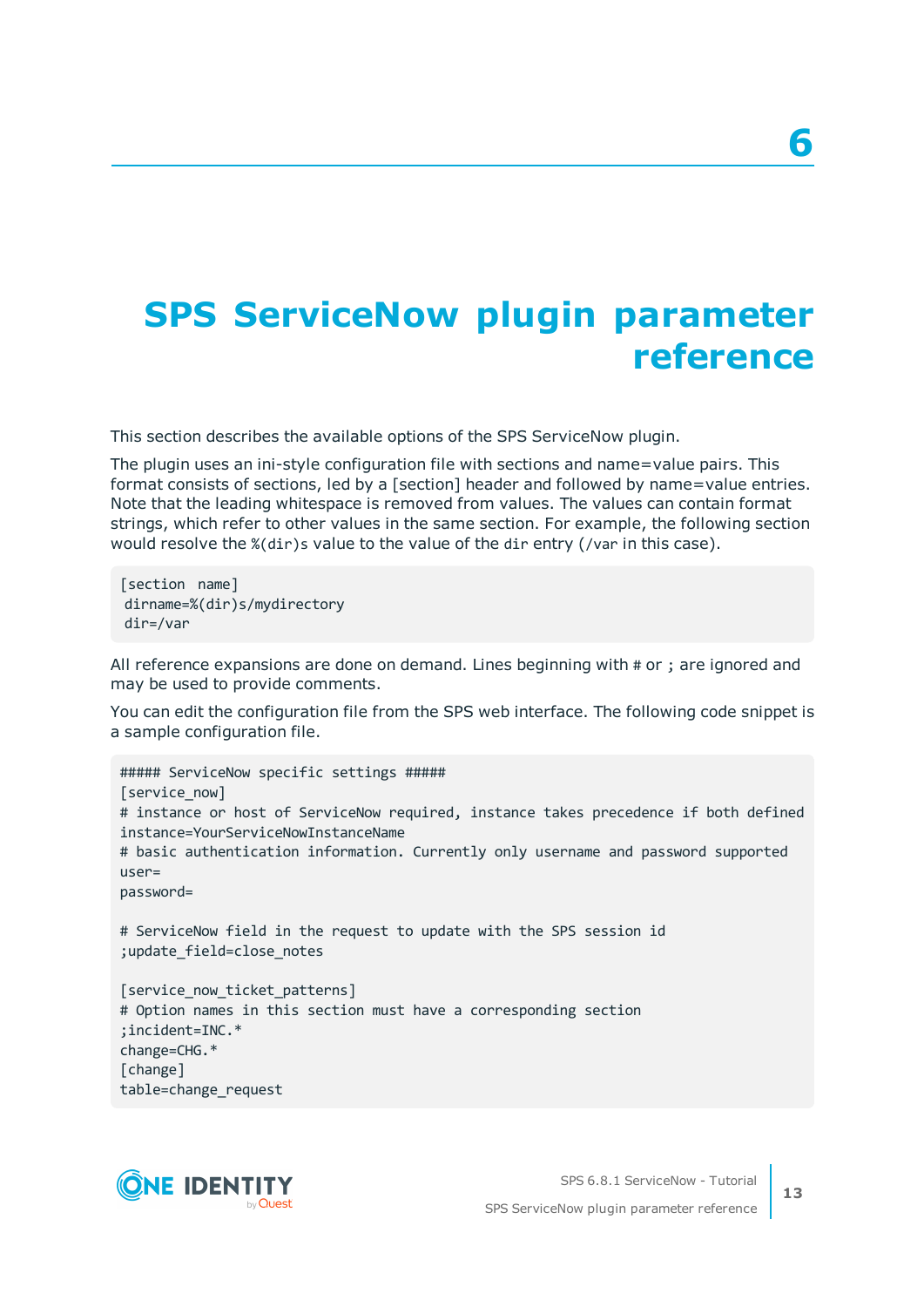;123TEXTQUERY321=changes^active=true^assigned\_ to=f298d2d2c611227b0106c6be7f154bc8^state=-2^number=CHG000091 query="active=true^assigned\_to=\$username^state=-2^number=\$ticket\_id" # This section handles the incident type ServiceNow requests ;[incident] # The table in which the incidents are stored ;table=incident # The query you would like to run in order to validate the provided ServiceNow request # You can build this query if you go to the corresponding table in ServiceNow and choose the Filter option # Once you have put together your query you have to Run it # After you ran your query you will be able to Copy the query from the context menu # In order to insert variable data in to the query you can use the following option which get templated into the query string # \$ticket id, \$username and all of the items of the ConnectionInfo except the passwords # You have to use \$ as delimiter ;query= ###### Common plugin options ###### # To enable or change a parameter, uncomment its line by removing the ';' # character and replacing the right side of '=' with the desired value. # If the parameter has the following structure # ; name=<value> # then the related option is turned off until you replace '<value>'. # # If the parameter has the following structure # ; name=value # then the related option is automatically turned on with the default value # of 'value'. # # To handle sensitive data, you can use a local Credential Store to retrieve # parameters from. # Enter the name of the local Credential Store (Policies > Credential Store) as # the value of the 'name' parameter in section [credential\_store]. To retrieve a # parameter from this Credential Store, type the \$ character as the value of # a parameter in this configuration file. To use the \$ character as value, # type \$\$ instead. For more information, read the "Store sensitive plugin data # securely" section in the Tutorial document. [credential store] # Name of the local credential store configured in SPS for hosting sensitive # configuration data. For more information, read the "Store sensitive # plugin data securely" section in the Tutorial document.

; name=<name-of-credential-store-policy-that-hosts-sensitive-data>



**14**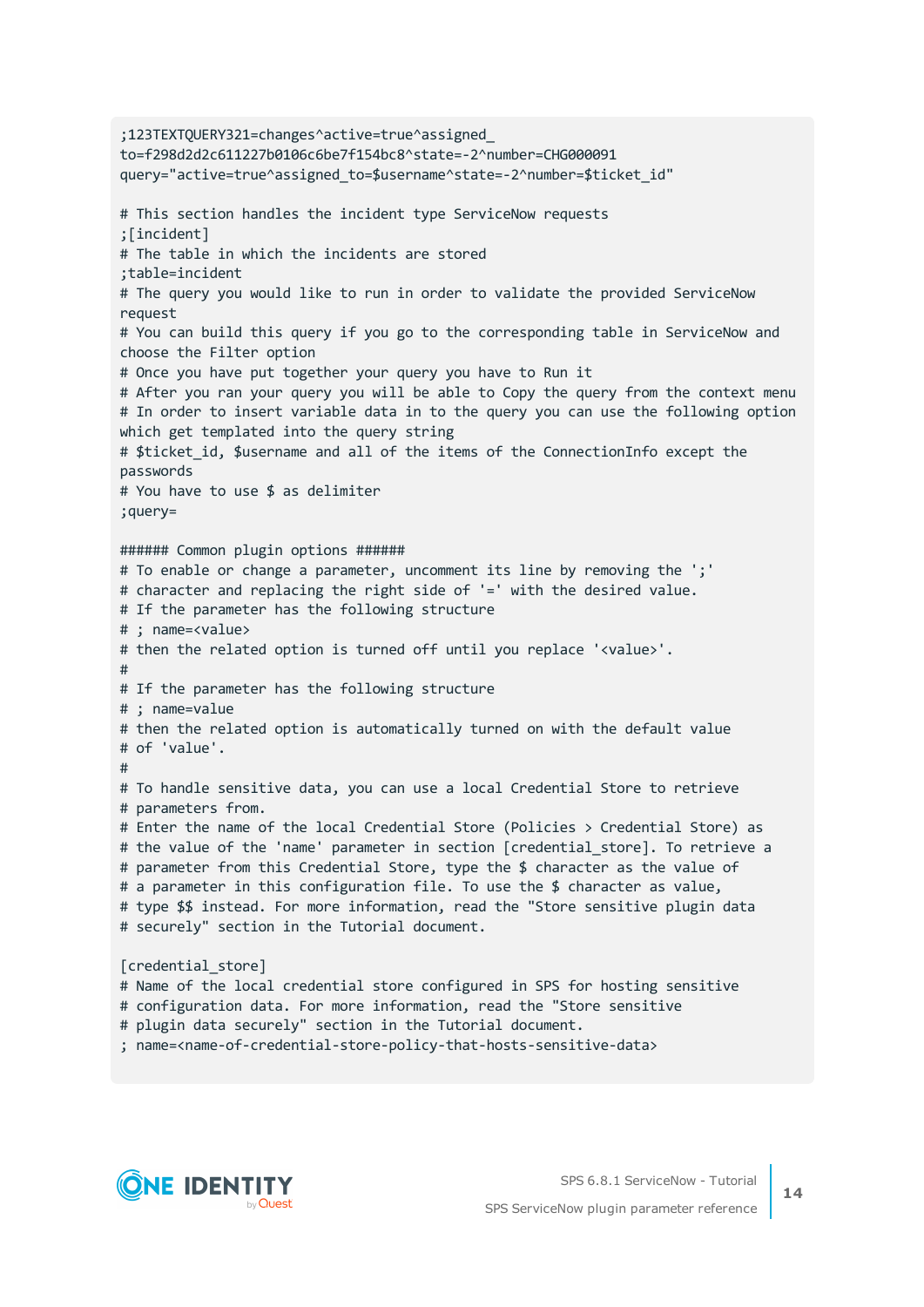```
[logging]
# To configure the log level, enter one of the following values:
# 'debug', 'info', 'warning', 'error', 'critical'
; log_level=info
log_level=debug
[https proxy]
# To set the HTTPS proxy environment for the plugin, configure the following.
; server=<proxy-server-name-or-ip>
; port=3128
[auth]
# To override the prompt when using 2FA/MFA, enter the new prompt below.
; prompt=Press Enter for push notification or type one-time password:
# For better security, you can hide the characters (OTP or password) that the
# user types after the prompt.
# To hide the characters, set 'disable echo' to 'yes'.
; disable_echo=no
[connection limit by=client ip gateway user]
# To limit the number of parallel sessions the gateway user can start from a
# given client IP address, configure 'limit'. For an unlimited number of
# sessions, type '0'.
; limit=0
[authentication_cache]
# CAUTION: Do not configure this section unless you know exactly what you are
# doing. For more information, read the "[authentication_cache]" section in the
# Tutorial document.
; hard timeout=90
; soft_timeout=15
; reuse_limit=0
######[WHITELIST]######
# The [whitelist source=user_list] and [whitelist source=ldap_server_group]
# sections allow configuring authentication whitelists based on a User List
# policy or an LDAP Server policy. These two sections are independent, any of
# the two can be configured and can allow the user to bypass 2FA/MFA
# authentication.
[whitelist source=user list]
# The [whitelist source=user_list] section allows whitelisting users based on a
# User List policy configured in SPS (Policies > User Lists). To enable this
# whitelist, configure one of the use cases below.
# IMPORTANT: the user names are compared to the User List in a case-sensitive
# manner.
# Use case #1: To allow specific users to connect without providing 2FA/MFA
```
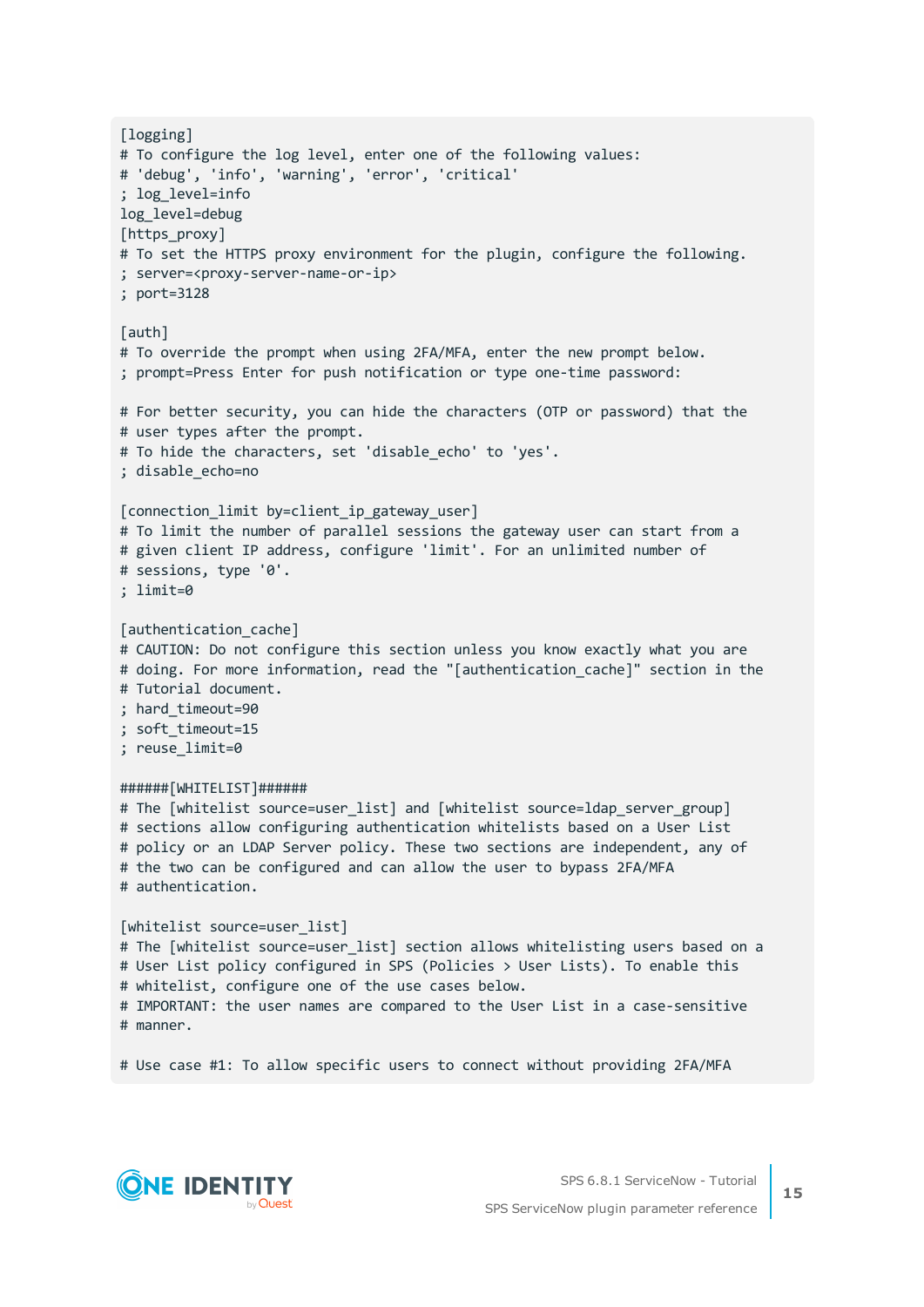| # credentials, the User List policy should have the following settings:<br># Set 'Allow' to 'No user' and list the users in the 'Except' list. Then type<br># the name of this User List policy as the value of the 'name' parameter here.<br>; name= <name-of-user-list-policy></name-of-user-list-policy>                                                              |  |
|--------------------------------------------------------------------------------------------------------------------------------------------------------------------------------------------------------------------------------------------------------------------------------------------------------------------------------------------------------------------------|--|
| # Use case #2: To enforce 2FA/MFA authentication for selected users, the User<br># List policy should have the following settings: Set 'Allow' to 'All users' and<br># list the users in the 'Except' list. Then type the name of this User List<br># policy as the value of the 'name' parameter here.<br>; name= <name-of-user-list-policy></name-of-user-list-policy> |  |
| [whitelist source=ldap_server_group]<br># The [whitelist source=ldap_server_group] section allows whitelisting users<br># based on LDAP Server group membership, To enable this whitelist, configure one<br># of the use cases below.<br># IMPORTANT: the user names and groups are compared in LDAP in a<br># case-insensitive manner.                                  |  |
| # Use case #1: To allow members of specific LDAP/AD group(s) to connect without<br># providing 2FA/MFA credentials, type the names of these LDAP/AD groups as<br># values of the 'except' parameter and set the 'allow' parameter to 'no_user':<br>; allow=no user<br>; except= <group-1>,<group-2>,</group-2></group-1>                                                 |  |
| # Use case #2: To enforce 2FA/MFA authentication only on members of specific<br># LDAP/AD groups, type the names of these LDAP/AD groups as values of the<br># 'except' parameter and set the 'allow' parameter to 'all_users'.<br>; allow=all_users<br>; except= <group-1>,<group-2>,</group-2></group-1>                                                               |  |
| ######[USERMAPPING]######<br># Usually the gateway user and the external 2FA/MFA identity are different.<br># Because the authentication is based on the 2FA/MFA identity, to be able to<br># authenticate with the gateway user, you will have to map these two to each<br># other. The following methods are possible: explicit and LDAP server.<br>#                  |  |
| # The explicit method has priority over the LDAP server method.<br># If there is no [USERMAPPING] and no [username_transform], then the 2FA/MFA<br># identity will be the same as the gateway user name.                                                                                                                                                                 |  |
| [usermapping source=explicit]<br># To map the gateway user name to an external 2FA/MFA identity, configure the<br># following name-value pairs.<br># NOTE: Type the user names in lowercase.<br>; <user-name-1>=<id-1><br/>; <user-name-2>=<id-2><br/>testauto=f298d2d2c611227b0106c6be7f154bc8</id-2></user-name-2></id-1></user-name-1>                                |  |

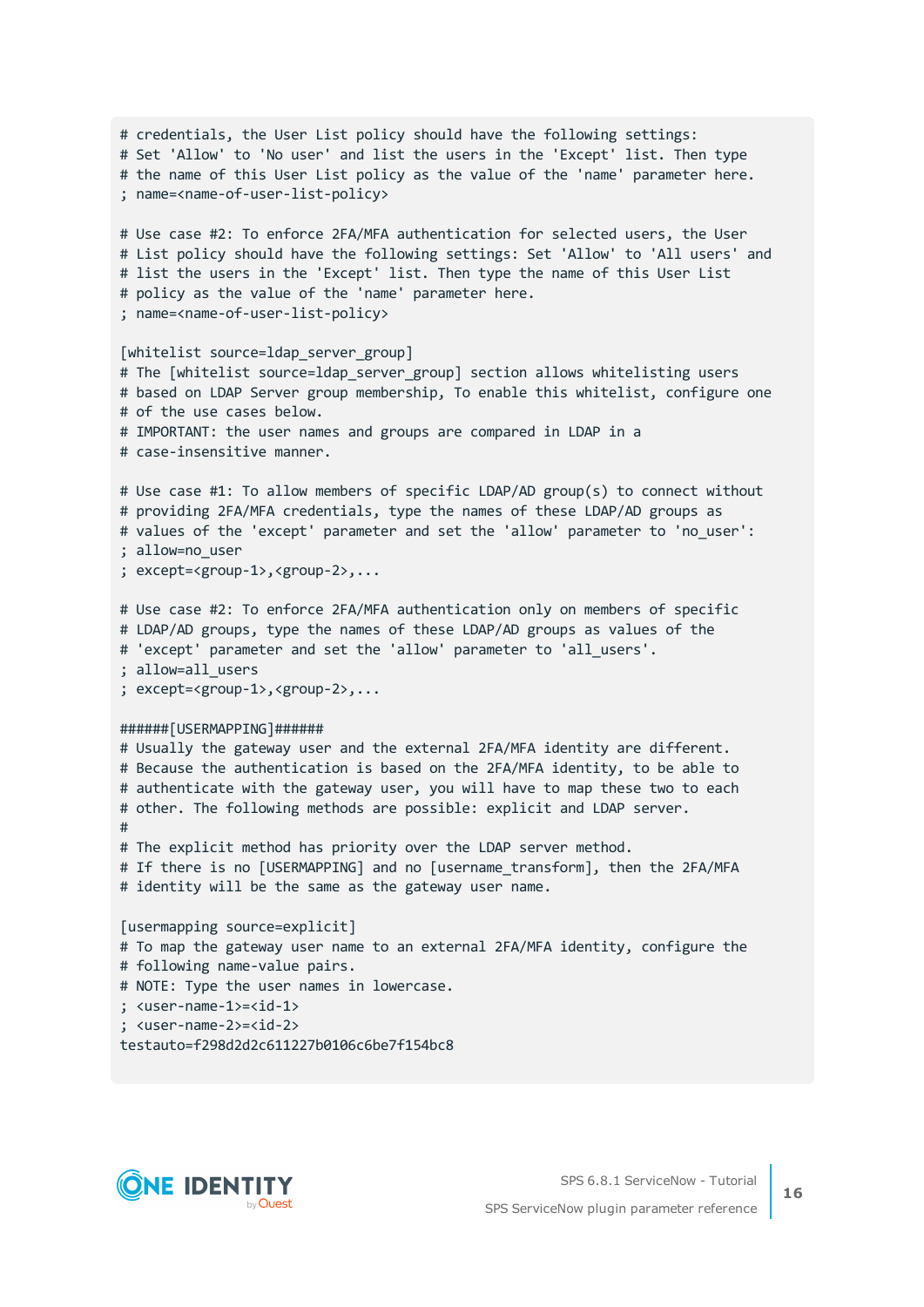```
[usermapping source=1dap server]
# To map the gateway user name (that is in LDAP/AD and has a non-empty UTF8
# attribute string) to an external 2FA/MFA identity, configure the
# 'user_attribute' parameter the following way:
# It must be an LDAP/AD user attribute that contains the external identity.
# Example: description, cn, mail. For a complete list consult
# https://docs.microsoft.com/en-gb/windows/desktop/ADSchema/c-user.
# IMPORTANT: you must configure the name of the LDAP/AD server policy in
# the [ldap server] section.
; user_attribute=description
[username_transform]
# If the 2FA/MFA service requires the use of domain name in the external
# 2FA/MFA identity, configure the 'append_domain' parameter. This will append
# the domain name after the external 2FA/MFA identity with a '@' character.
# For example, if 'append domain' is set to 'foobar.com', then '@foobar.com'
# will be appended to the external identity.
# If you have configured [USERMAPPING], the [username transform] process will
# run after the [usermapping] process.
; append_domain=<domain-without-at-sign>
[ldap server]
# Required if you have configured [whitelist source=ldap_server_group] or
# [usermapping source=ldap server].
# The name of the LDAP server policy (Policies > LDAP Servers).
; name=<name-of-LDAP-server-policy>
[question_1]
# IMPORTANT: To configure this optional section, contact our Support Team.
# To request additional information from the user (for example, ticket number)
# define one or more [question_] section (for example, [question_1],
# [question_2]). The user input will be stored under the value of 'key' in the
# 'questions' section of the session cookie.
; prompt=<prompt-to-show-to-the-user>
; key=<target-key-for-the-answer>
# For better security, you can hide the characters that the user types after the
# prompt. To hide the characters, set 'disable_echo' to 'yes'.
```

```
; disable_echo=yes
```
# <span id="page-16-0"></span>**[service\_now]**

This section contains the options related to your ServiceNow account.

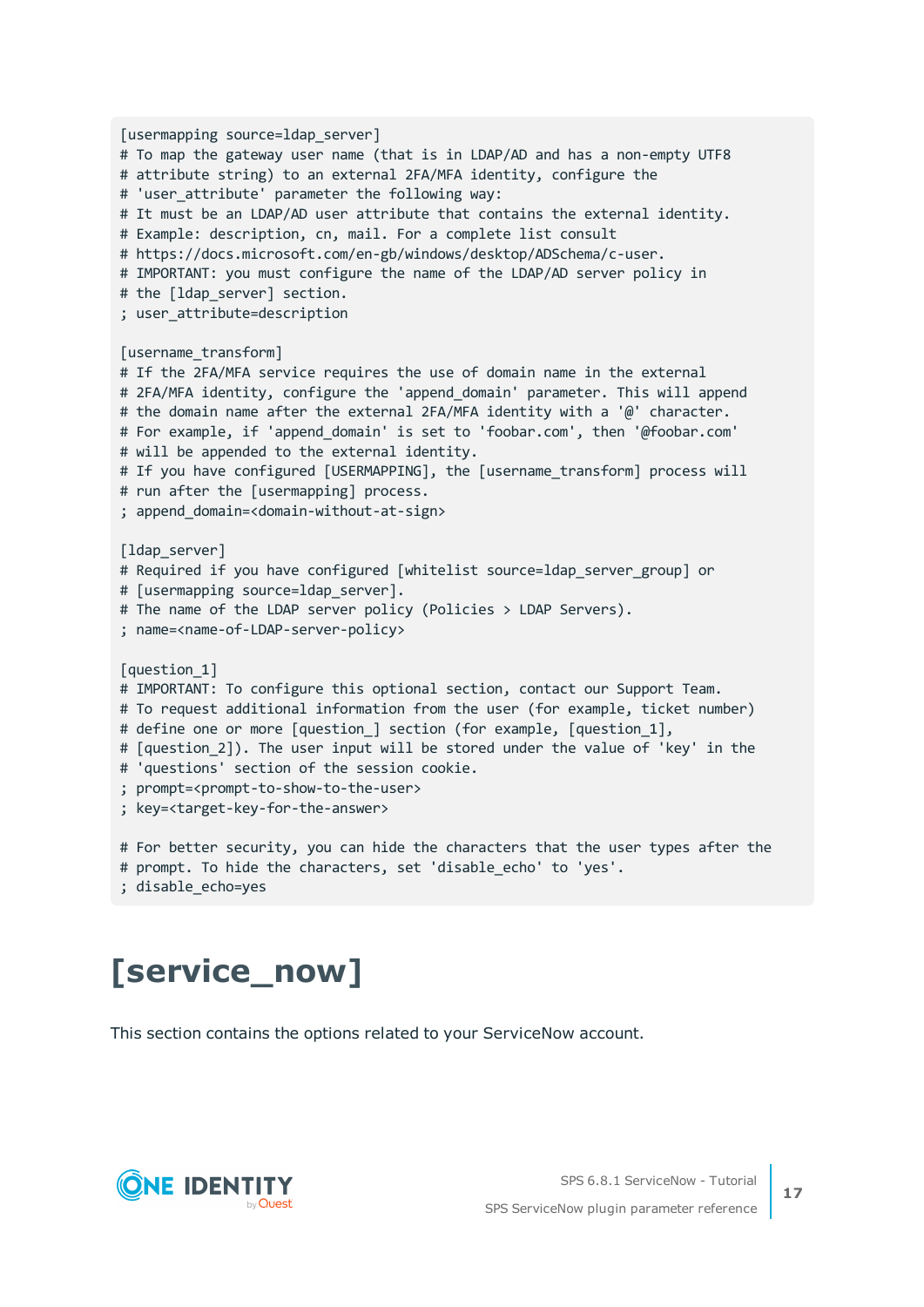```
[service_now]
   instance={instance}
   user={user}
   password={password}
[service_now_ticket_patterns]
```
### **instance**

| Type:     | string |
|-----------|--------|
| Required: | yes    |
| Default:  | N/A    |

*Description:* ServiceNow instance used in the communication with the ServiceNow server.

#### **user**

| Type:     | string |
|-----------|--------|
| Required: | yes    |
| Default:  | N/A    |

*Description:* The user name, which is used to access ServiceNow.

### **password**

| Type:     | string |
|-----------|--------|
| Required: | yes    |
| Default:  | N/A    |

## **A** CAUTION:

**This parameter contains sensitive data. Make sure to store this data in your local Credential Store. Type the \$ value for this parameter in production.**

**For details, see Store [sensitive](#page-34-0) plugin data securely.**

**Only enter a value different than \$ for this parameter in the configuration for testing purposes in a secure, non-production environment.**

*Description:* The password related to the user name, which is used to access ServiceNow.

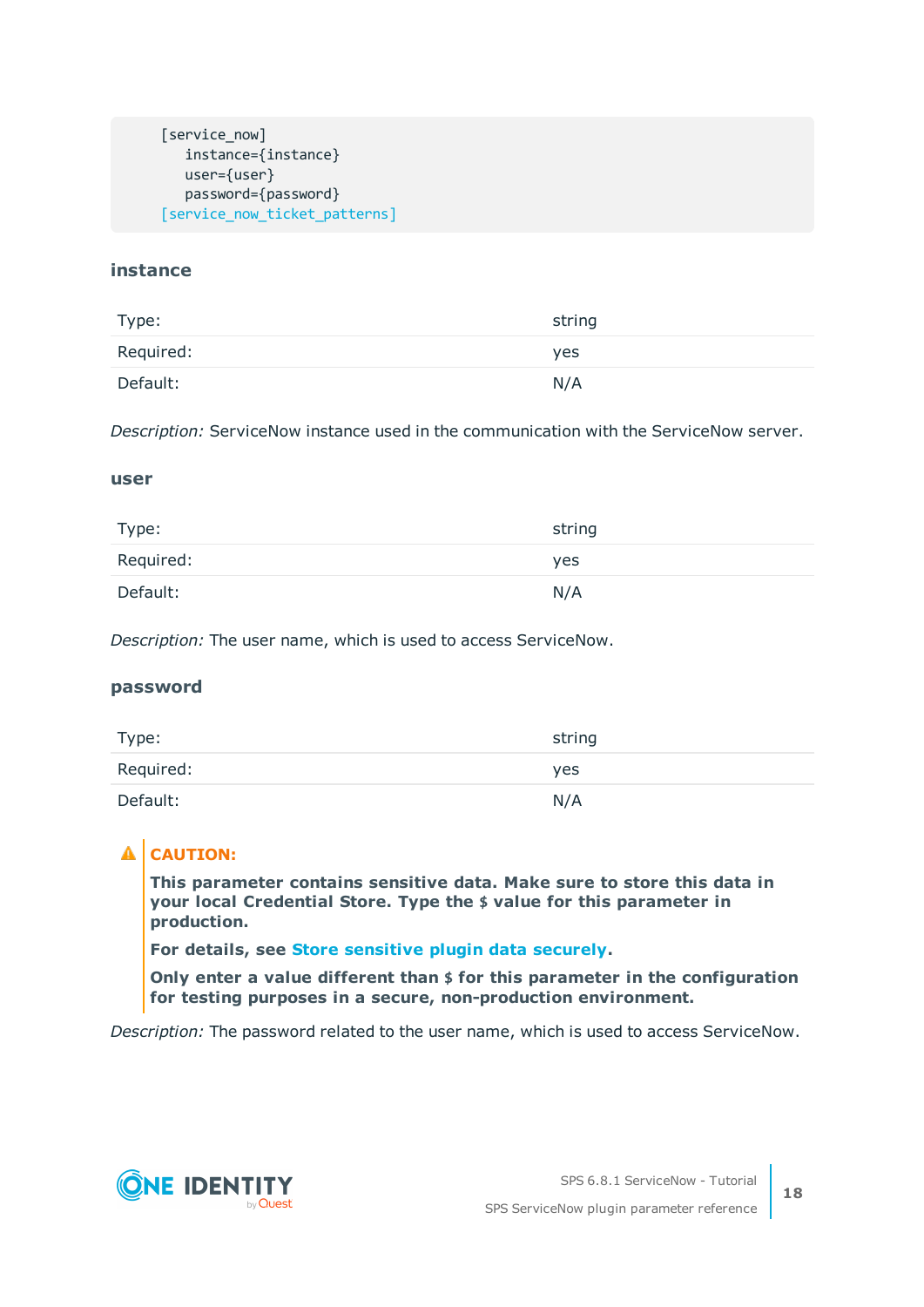## <span id="page-18-0"></span>**[service\_now\_ticket\_patterns]**

SPS uses the options defined in the [service\_now\_ticket\_patterns] section of the plugin to perform a query on the ServiceNow server. During authentication, SPS prompts the user for a valid ServiceNow ticket ID, and if the result of the query defined in the [service\_now ticket patterns] section and the ticket ID entered by the user match, SPS permits the user access to the information system.

You can define more than one ServiceNow ticket patterns for different ServiceNow task types, for example, one for an incident (INC), one for a change request (CHG), and another one for a problem (PRB), and so on. Every defined ServiceNow ticket pattern must have a corresponding section, that is, if you define a ServiceNow ticket pattern, for example, for an incident (INC), you must also define a corresponding the ticket pattern section for the incident (INC), which also includes the table and query options.

[service now ticket patterns] [ServiceNow task type]=[task\_type\_].\* table= query=

### **ServiceNow task type**

| Type:     | string |
|-----------|--------|
| Required: | yes    |
| Default:  | N/A    |

*Description:* Specifies the ServiceNow task type, for example, incident (INC), change request (CHG), problem (PRB), or any other custom defined task type in ServiceNow. SPS uses the task type you define for the ticket pattern to filter in ServiceNow and list all the relevant task types. For example, for an incident task type, enter **incident=INC.\*** as the **[ServiceNow task type]=[task\_type].\*** section and during authorization, SPS filters all the tasks beginning with **INC** in ServiceNow.

### **table**

| Type:     | string     |
|-----------|------------|
| Required: | <b>yes</b> |
| Default:  | N/A        |

*Description:* The table in ServiceNow where your ServiceNow task type is stored in the database. For example, for an incident task type, specify the table in which incidents are stored. To do this, in ServiceNow find the table, which includes the required task type as shown in the example below:

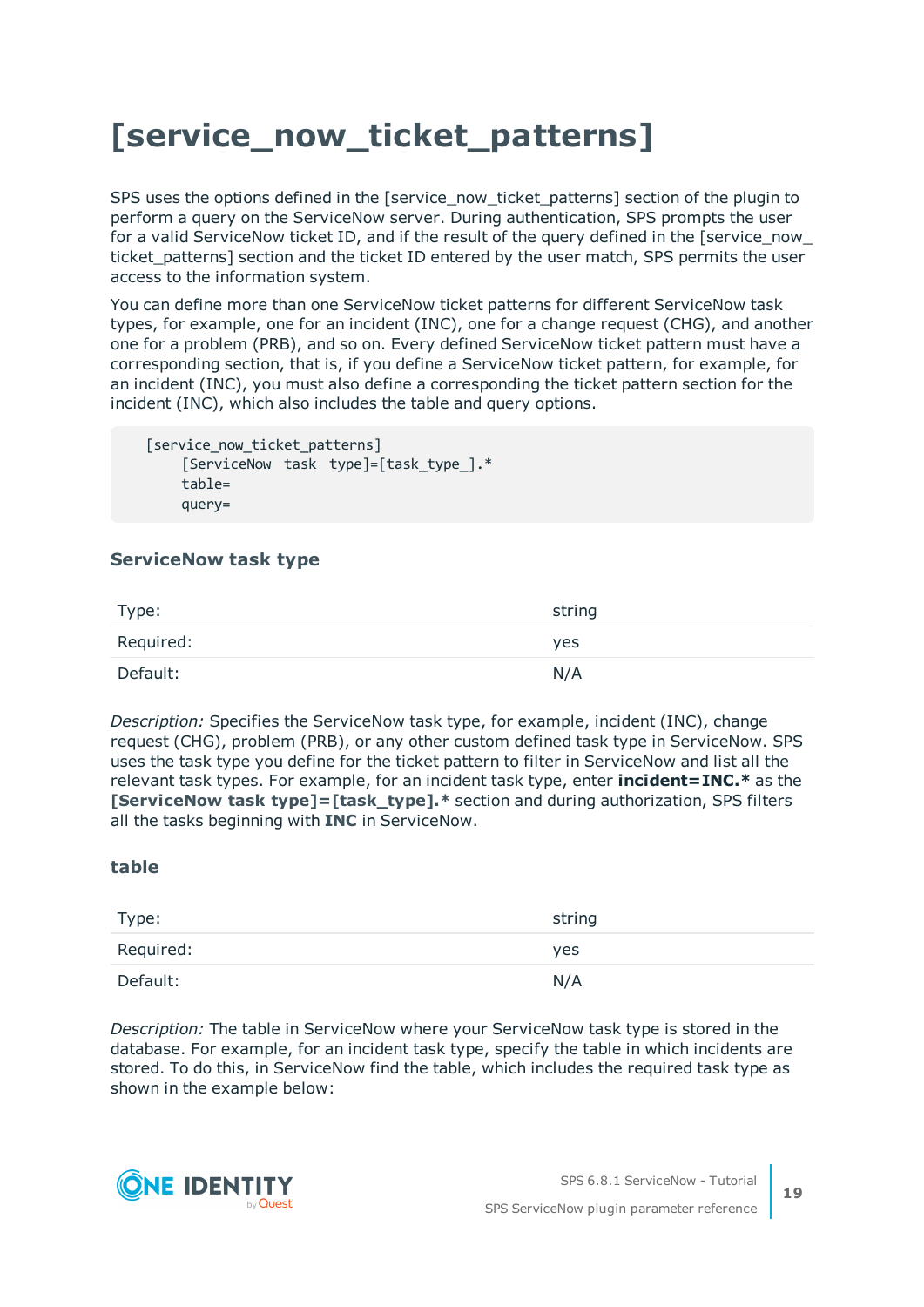1. In ServiceNow, filter for tables, and select **Tables**.

### **Figure 2: Filter for tables**



2. From the list of **Tables**, narrow your search to find the required task type, then click the task type.

**Figure 3: Example filtering on the Incident task type**

| $\overline{E}$ Tables New Search<br>$\blacksquare$ $\blacksquare$ $\blacksquare$ $\blacksquare$ $\blacksquare$ to 20 of 2,008 $\blacktriangleright$ $\blacktriangleright$<br>ЕL<br>Name |
|-----------------------------------------------------------------------------------------------------------------------------------------------------------------------------------------|
|                                                                                                                                                                                         |

3. Copy the **Name** field, which in this example is **incident**, and paste it in the **table=** section of your ServiceNow plugin.

|                                   | $*$ Label                               | <b>Incident</b> |                    |
|-----------------------------------|-----------------------------------------|-----------------|--------------------|
|                                   | $*$ Name                                | incident        |                    |
|                                   | <b>Extends table</b>                    | <b>Task</b>     | ⊙                  |
| <b>Columns</b><br><b>Controls</b> | <b>Application Access</b>               |                 |                    |
| <b>Table Columns</b><br>≡         | <b>Search</b><br>for text<br><b>New</b> | Search<br>v     |                    |
| ᄝ<br><b>Dictionary Entries</b>    |                                         |                 |                    |
| భ<br>Ο                            | $\equiv$ Column label                   | $\equiv$ Type   | $\equiv$ Reference |
| G)                                | <b>Business resolve time</b>            | <b>Integer</b>  | (empty)            |

#### **Figure 4: Copy Name field**

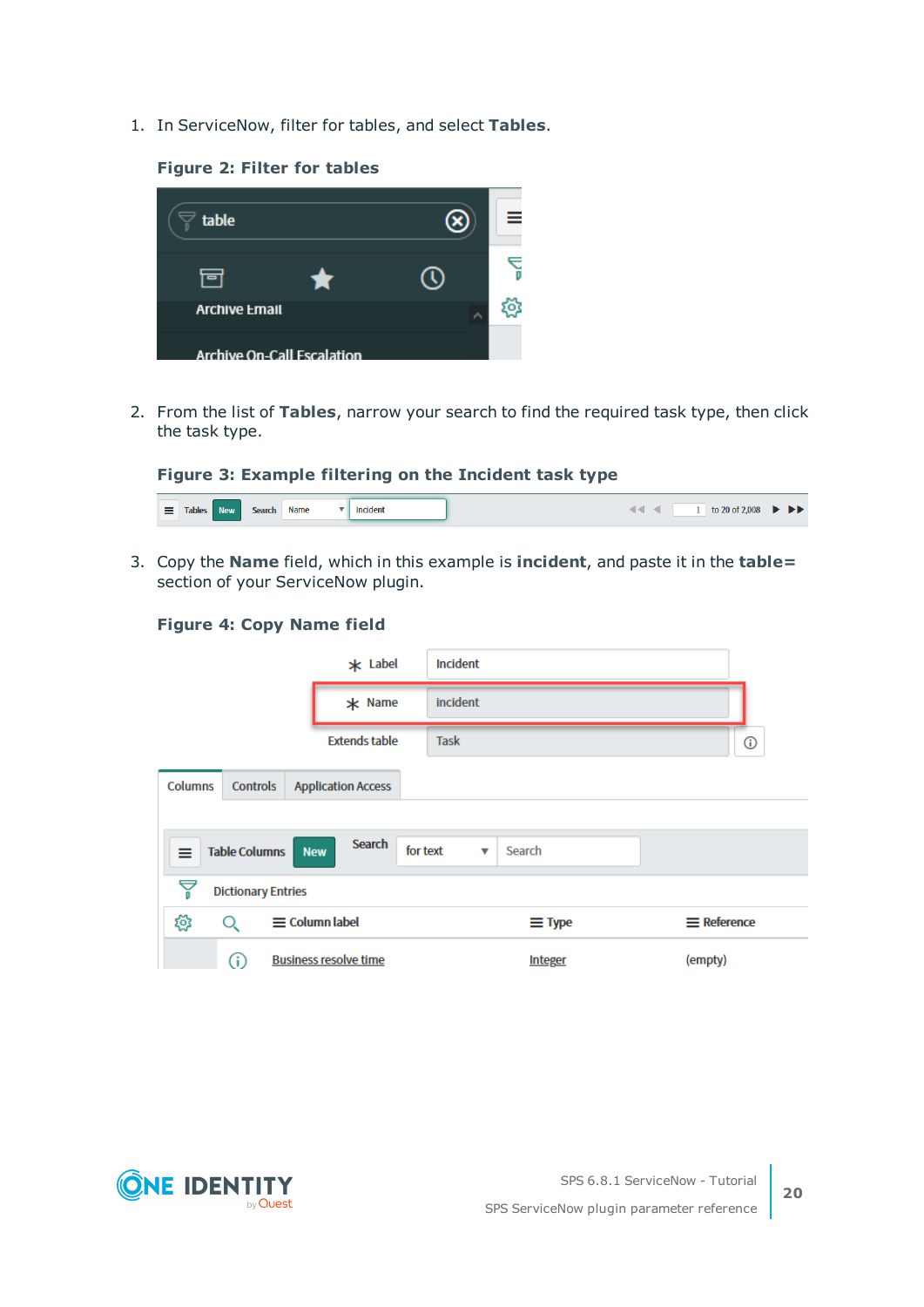#### **query**

| Type:     | string |
|-----------|--------|
| Required: | yes    |
| Default:  | N/A    |

*Description:* The query SPS runs in ServiceNow to validate the ServiceNow ticket ID.

1. In ServiceNow, filter for the required task type view. For example, for an incident task type, enter **Incident** or **INC\***.

#### **Figure 5: Filter for task type view**

| System Administrator $\sqrt{\frac{1}{2}}$ |   | $Q$ Incident                                      |
|-------------------------------------------|---|---------------------------------------------------|
| Incident                                  |   | (i)                                               |
|                                           | ∧ | What's on the pag                                 |
| 238 results for Incident                  |   | $\blacktriangledown$ Tasks (67)<br>Incidents (66) |
| Tasks > Incidents (66)                    |   | Changes (0)<br>Change Tasks (0)                   |

2. Create a filter by adding as many conditions as required.

#### **Figure 6: Add conditions to your filter**

| ≡<br><b>Incidents</b><br><b>New</b> | <b>Number</b><br><b>Search</b><br>▼        | Search                              |                                                |  |
|-------------------------------------|--------------------------------------------|-------------------------------------|------------------------------------------------|--|
| All > Keywords = Incident           |                                            |                                     |                                                |  |
| Run<br>Save<br><b>AND</b>           | <b>Add Sort</b><br>くしょう しょうかい<br><b>OR</b> |                                     |                                                |  |
| All of these conditions must be met |                                            |                                     |                                                |  |
| Assigned to                         | İS                                         | <b>David Miller</b><br>$\checkmark$ | $\boldsymbol{\times}$<br>Q<br><b>AND</b><br>OR |  |
| -- choose field --                  | $-$ oper $-$<br>v                          | $-$ value $-$                       | ×                                              |  |

- 3. When your filter is ready, run your filter.
- 4. Copy the filter you defined. Right-click the last element of your filter, and select **Copy query**.

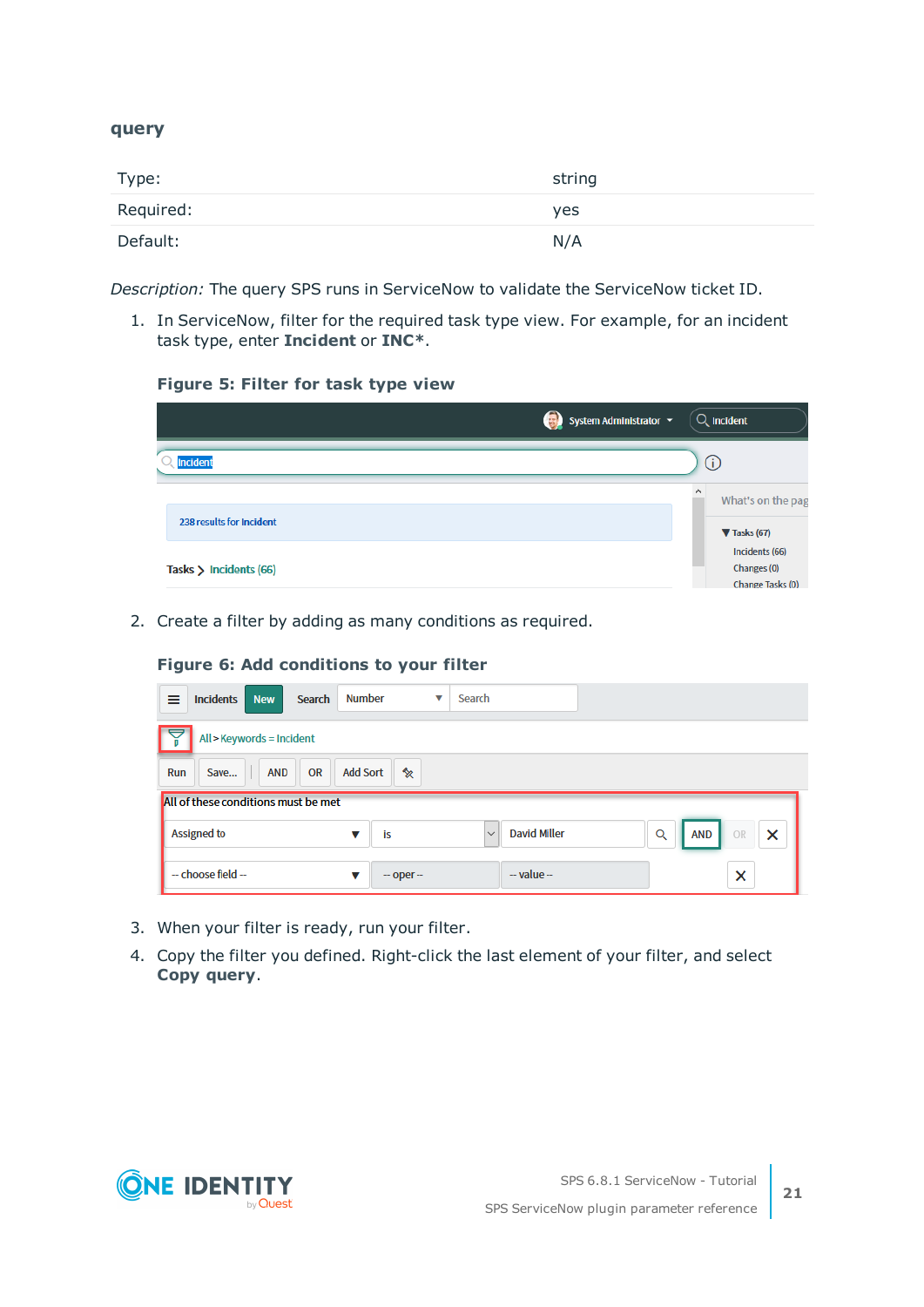#### **Figure 7: Copy your filter**

| ≡    | Incidents | <b>New</b> | Search | Number                                               | Search          |                 |
|------|-----------|------------|--------|------------------------------------------------------|-----------------|-----------------|
|      |           |            |        | All > Assigned to = David Miller > Keywords = te     | Open new window |                 |
| ද්රි |           |            |        | $\equiv$ Number $\blacktriangledown$ $\equiv$ Opened | <b>Copy URL</b> | $\equiv$ Caller |
|      |           |            |        |                                                      | Copy query      |                 |

<span id="page-21-0"></span>5. Paste the filter you copied in the **query=** section of your ServiceNow plugin.

# **[auth]**

This section contains the options related to authentication.

## **Declaration**

```
[auth]
prompt=Press Enter for push notification or type one-time password:
disable_echo=yes
```
#### **prompt**

| Type:     | string                                                       |
|-----------|--------------------------------------------------------------|
| Required: | no                                                           |
| Default:  | Press Enter for push notification or type one-time password: |

*Description:* SPS displays this text to the user in a terminal connection to request an OTP interactively. The text is displayed only if the user uses an OTP-like factor, and does not send the OTP in the connection request.

#### **disable\_echo**

| Type:     | boolean (yes no) |
|-----------|------------------|
| Required: | no               |
| Default:  | no               |

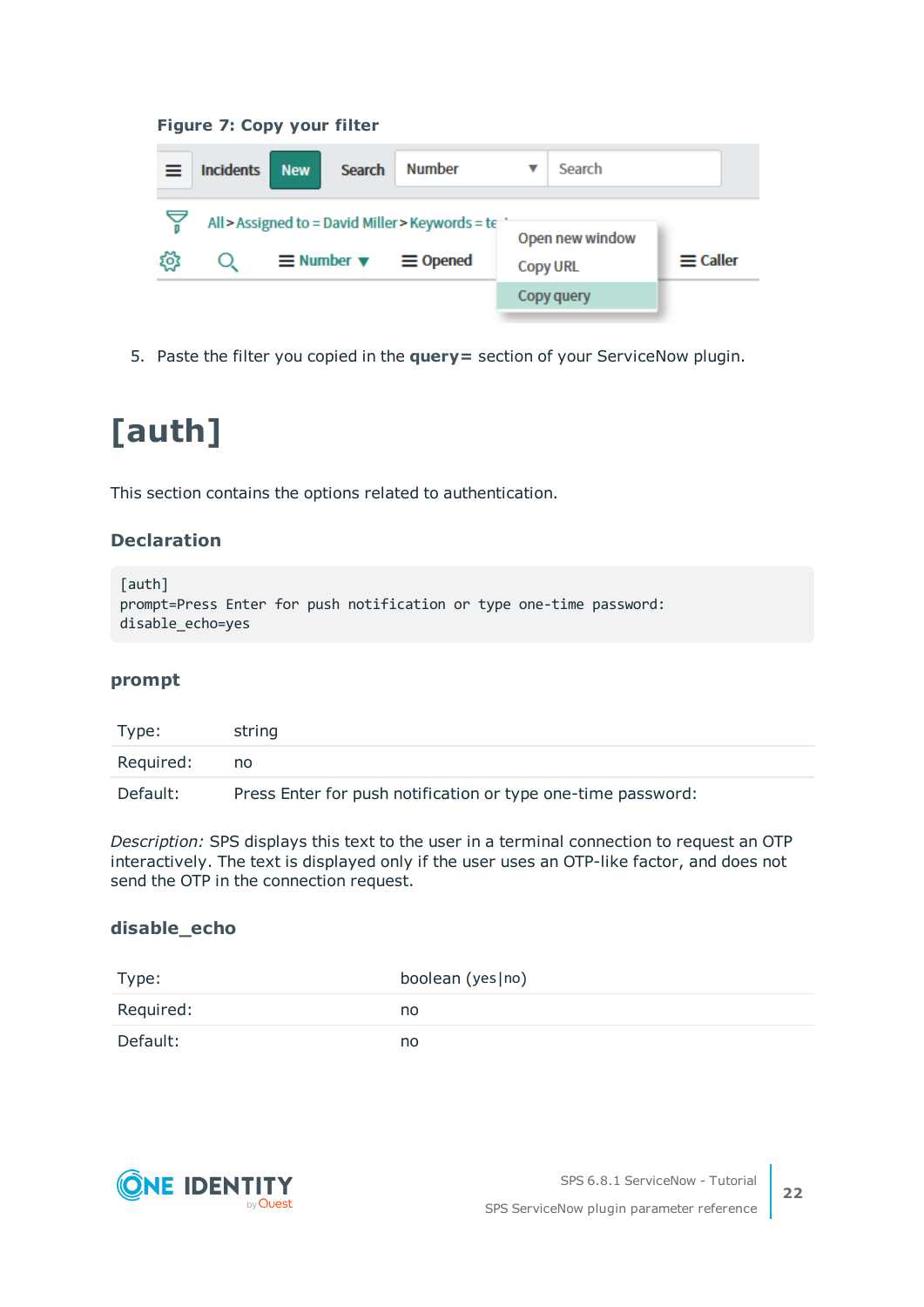*Description:* For better security, you can hide the characters (OTP or password) that the user types after the prompt. To hide the characters (replace them with asterisks), set disable\_echo to yes.

## <span id="page-22-0"></span>**[connection\_limit by=client\_ip\_ gateway\_user]**

This section contains the options related to limiting parallel sessions.

## **Declaration**

```
[connection limit by=client ip gateway user]
limit=0
```
### **limit**

| Type:     | integer |
|-----------|---------|
| Required: | no      |
| Default:  | 0       |

*Description:* To limit the number of parallel sessions the gateway user can start from a given client IP address, configure limit. For an unlimited number of sessions, type 0.

## <span id="page-22-1"></span>**[authentication\_cache]**

This section contains the settings that determine how soon after performing a 2FA/MFA authentication the user must repeat the authentication when opening a new session.

After the first authentication of the user, SPS will not request a new authentication from the user as long as the new authentications happen within soft timeout seconds from each other. After the hard timeout expires (measured from the first login of the user), SPS will request a new authentication.

In other words, after opening the first session and authenticating on , the user can keep opening other sessions without having to authenticate again on as long as the time between opening any two sessions is less than soft timeout, but must authenticate on if hard [timeout](#page-23-1) expires.

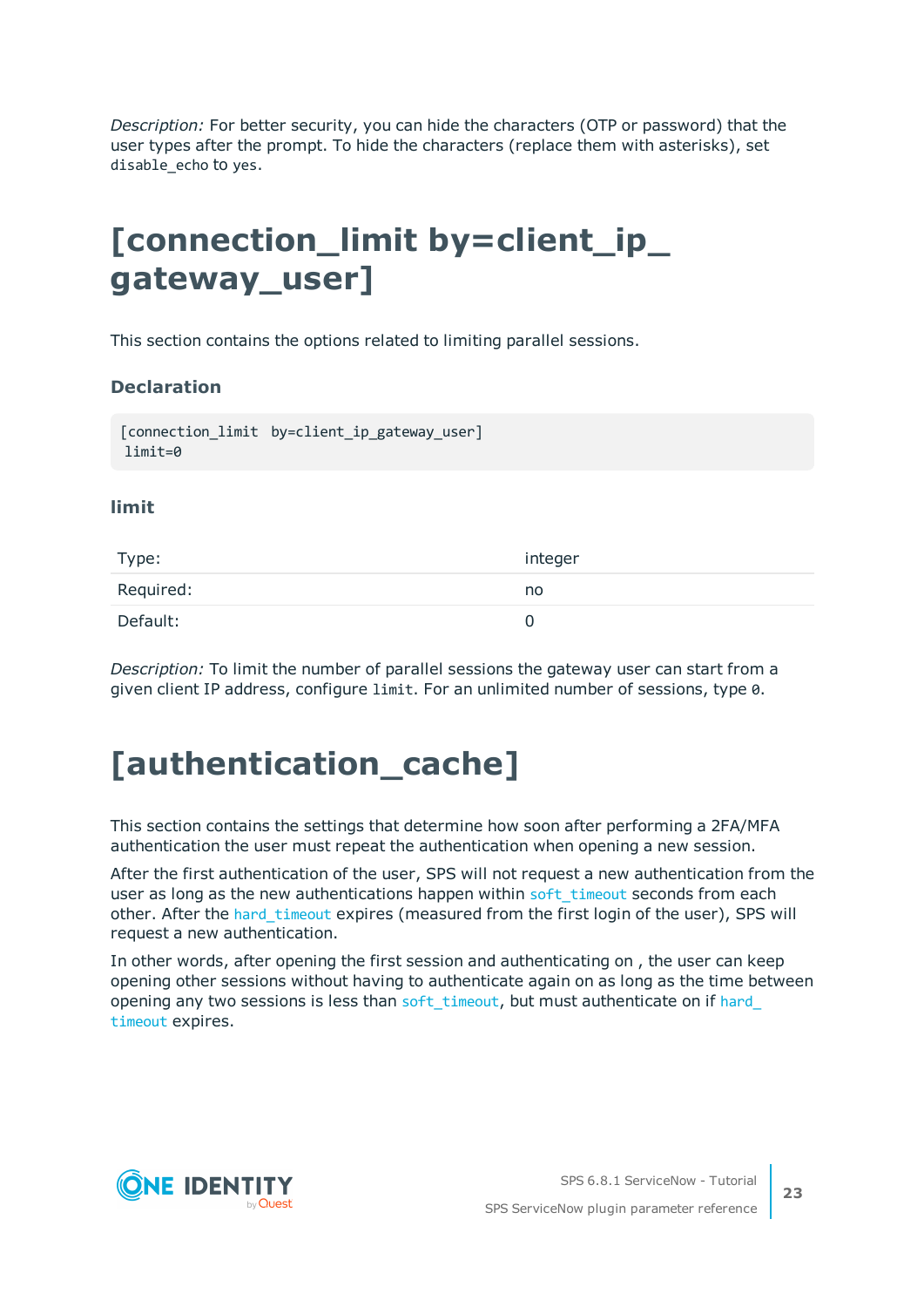

## **Declaration**

[authentication cache] soft\_timeout=15 hard timeout=90 conn\_limit=5

## <span id="page-23-0"></span>**soft\_timeout**

| Type:     | integer [in seconds]     |
|-----------|--------------------------|
| Required: | yes, if you want caching |
| Default:  | N/A                      |

*Description:* The time in seconds after which the SPS plugin requires a new authentication for the next new session of the user, unless the user successfully authenticates another session within this period.

## <span id="page-23-1"></span>**hard\_timeout**

| Type:     | integer [in seconds]     |
|-----------|--------------------------|
| Required: | yes, if you want caching |
| Default:  | N/A                      |

*Description:* The time in seconds after which the SPS plugin requires a new authentication for the next new session of the user. The time is measured from the last authentication of the user.

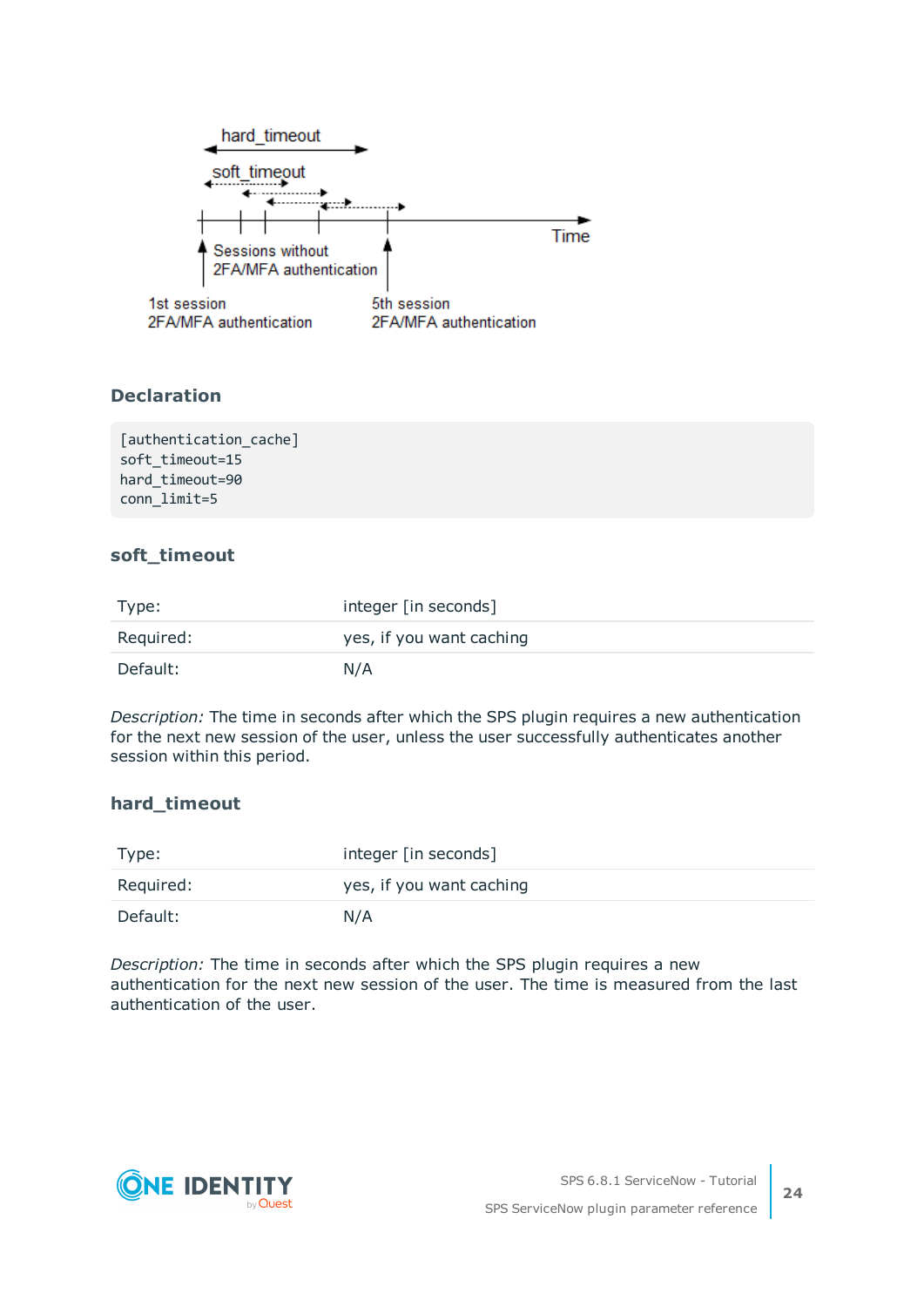**conn\_limit**

Type: integer [number of]

*Description:* The cache can be used conn\_limit times without multi-factor authentication. If the number of logins exceeds this number, the plugin will request multi-factor authentication again. If this parameter is not set, the number of logins from cache are unlimited.

## <span id="page-24-0"></span>**[WHITELIST]**

Having to perform multi-factor authentication to a remote server every time the user opens a session can be tedious and inconvenient for the users, and can impact their productivity. SPS offers the following methods to solve this problem:

- In SPS, the Connection policy determines the type of authentication required to access a server. If you do not need multi-factor authentication for accessing specific servers, configure your Connection policies accordingly.
- If the user opens a new session within a short period, they can do so without having to perform multi-factor authentication. After this configurable grace period expires, the user must perform multi-factor authentication to open the next session. For details, see [authentication cache].
- The [whitelist source=user list] and [whitelist source=ldap server group] sections allow configuring authentication whitelists and blacklists based on a **User List** policy or an **LDAP Server** policy. These two sections are independent, therefore any of the two can be configured and, for example, can create break-glass access for specific users to allow them to bypass authentication.

## <span id="page-24-1"></span>**[whitelist source=user\_list]**

The [whitelist source=user\_list] section allows whitelisting users based on a **User List** policy configured in SPS (**Policies > User Lists**). To enable this whitelist, configure one of the use cases below.

NOTE: The user names are compared to the **User List** in a case-sensitive manner.

## **Declaration**

```
[whitelist source=user list]
name=<name-of-user-list-policy>
```
For details on creating user lists, see ["Creating](https://support.oneidentity.com/technical-documents/safeguard-for-privileged-sessions/6.8.1/administration-guide/general-connection-settings/creating-and-editing-user-lists/) and editing user lists" in the [Administration](https://support.oneidentity.com/technical-documents/safeguard-for-privileged-sessions/6.8.1/administration-guide/general-connection-settings/creating-and-editing-user-lists/) Guide.

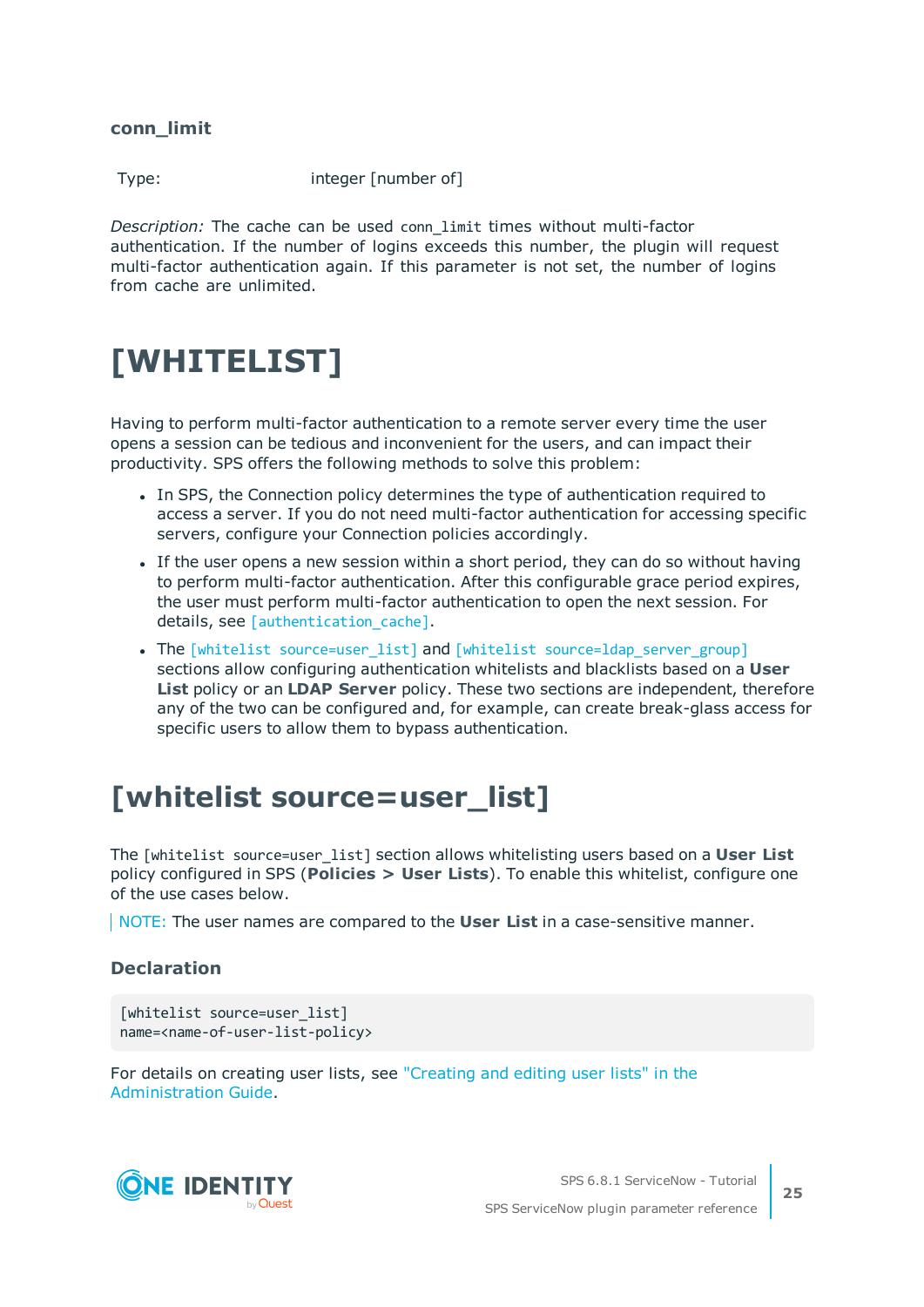#### <span id="page-25-1"></span>**name**

| Type:     | string |
|-----------|--------|
| Required: | no     |
| Default:  | N/A    |

*Description:* The name of a **User List** policy containing gateway users configured on SPS (**Policies > User Lists**). You can use this option to selectively require multifactor authentication for your users (for example, to create break-glass access for specific users).

## **Use case #1: Allow no user except certain users**

To allow specific users to connect without providing credentials, the **User List** policy should have the following settings:

- <sup>l</sup> Set **Allow** to **No user** and list the users in the **Except** list.
- **.** Then type the [name](#page-25-1) of this **User List** policy as the value of the name parameter.

#### **Use case #2: Allow all users except certain users**

To enforce authentication for selected users, the **User List** policy should have the following settings:

- <sup>l</sup> Set **Allow** to **All users** and list the users in the **Except** list.
- **.** Then type the [name](#page-25-1) of this **User List** policy as the value of the name parameter.

## <span id="page-25-0"></span>**[whitelist source=ldap\_server\_group]**

The [whitelist source=ldap\_server\_group] section allows whitelisting users based on **LDAP Server** group membership. To enable this whitelist, configure one of the use cases below.

NOTE: The user names and groups are compared in LDAP in a case-insensitive manner.

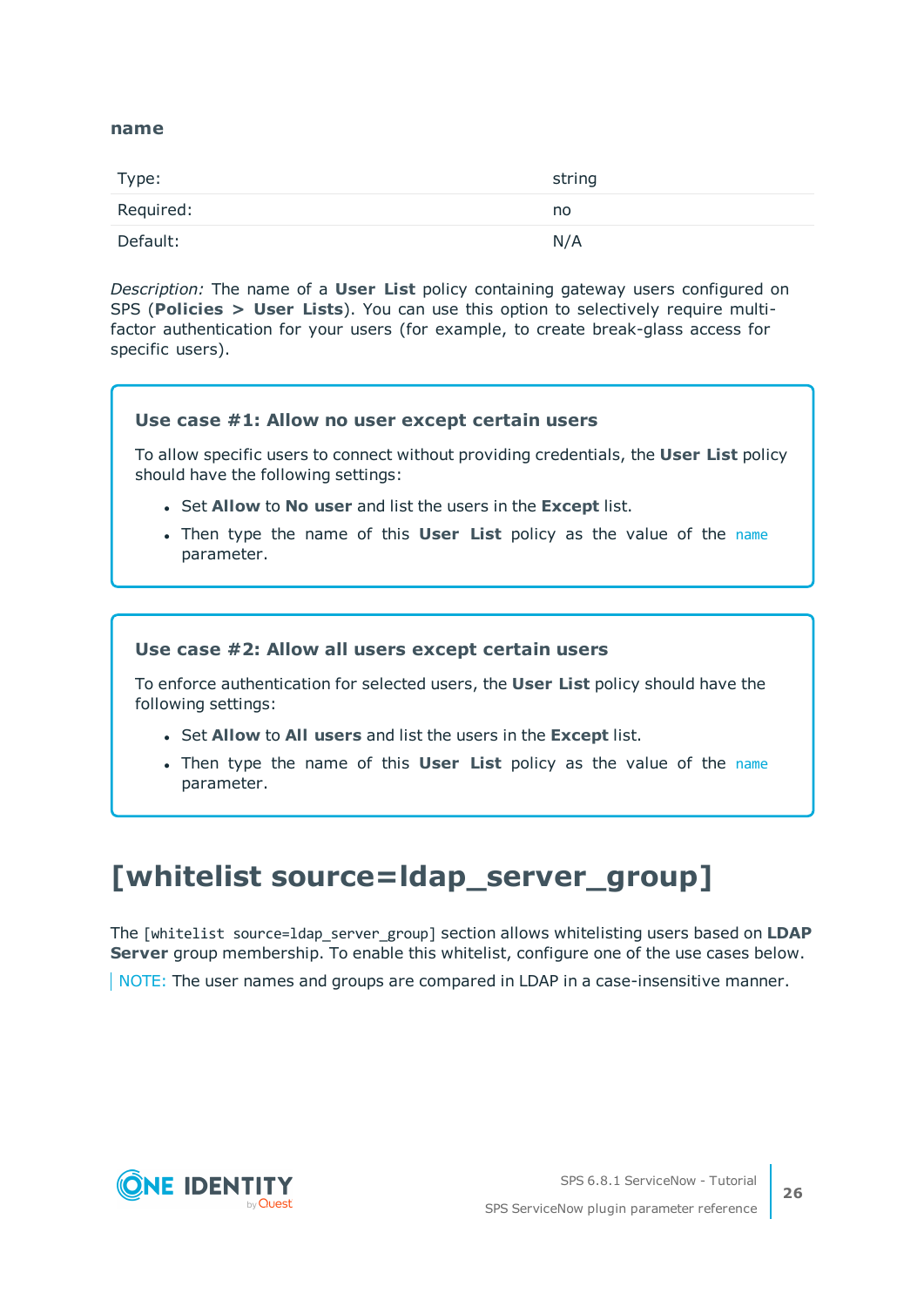## **Declaration**

```
[whitelist source=ldap server group]
allow=<no user-or-all users>
except=<group-1>,<group-2>
```
### <span id="page-26-1"></span>**allow**

| Type:     | string (all_users   no_users) |
|-----------|-------------------------------|
| Required: | no                            |
| Default:  | N/A                           |

*Description:* This parameter defines whether to allow all users or no user to connect without providing credentials. Used together with the [except](#page-26-0) parameter, you can define specific LDAP/AD group(s) that are exempt from this rule.

#### <span id="page-26-0"></span>**except**

| Type:     | string |
|-----------|--------|
| Required: | no     |
| Default:  | N/A    |

*Description:* This parameter defines those specific LDAP/AD group(s) that are exempt from the rule defined by the [allow](#page-26-1) parameter.

### **Use case #1: Allow no user except members of specific group(s)**

To allow members of specific LDAP/AD group(s) to connect without providing credentials, type the names of these LDAP/AD groups as values of the except parameter and set the allow parameter to no user:

```
[whitelist source=ldap_server_group]
allow=<no_user>
except=<group-1>,<group-2>
```
You must configure the name of the LDAP Server policy in the [1dap\_server] section.

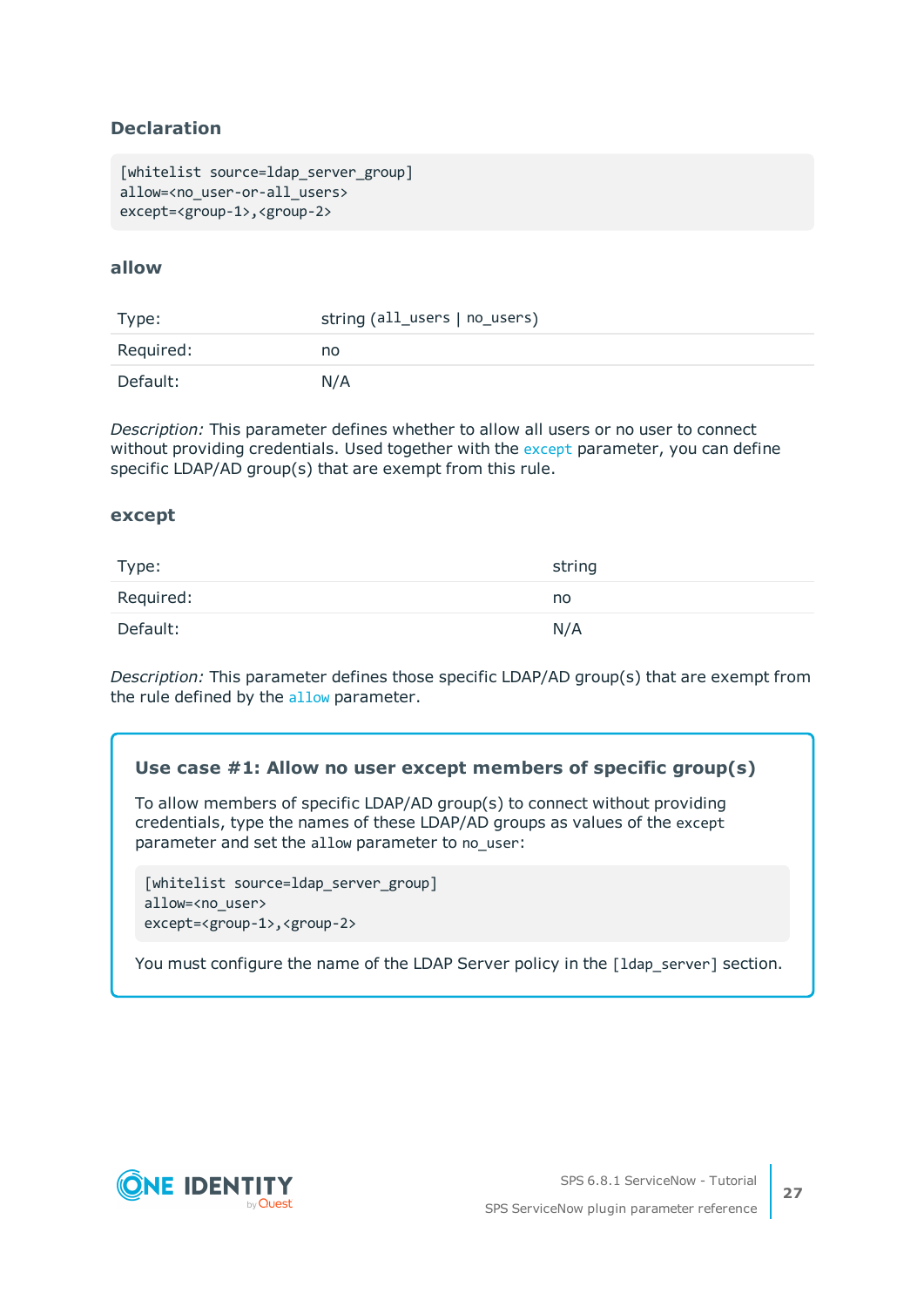### **Use case #2: Allow all users except members of specific group(s)**

To enforce authentication only on members of specific LDAP/AD group(s), type the names of these LDAP/AD groups as values of the except parameter and set the allow parameter to all users:

```
[whitelist source=ldap_server_group]
allow=<all_users>
except=<group-1>,<group-2>
```
You must configure the name of the LDAP Server policy in the [1dap\_server] section.

## <span id="page-27-0"></span>**[USERMAPPING]**

By default, SPS assumes that the external identity of the user is the same as the gateway username (that is, the username the user used to authenticate on SPS during the gateway authentication). If there was no gateway authentication, then the server username is used for authentication.

If the gateway usernames are different from the external ServiceNow identities, you must configure the SPS ServiceNow plugin to map the gateway usernames to the external ServiceNow identities.

You can use the following methods:

- Explicit mapping: [usermapping [source=explicit\]](#page-27-1)
- LDAP server mapping: [\[usermapping](#page-28-0) source=ldap]

To look up the external identity of the user from an LDAP/Active Directory database, configure the [usermapping source=1dap\_server] section of the SPS plugin.

The Explicit method has priority over the LDAP server method.

If you have configured neither the append domain parameter nor any of the [USERMAPPING] sections, SPS assumes that the external identity of the user is the same as the gateway username.

## <span id="page-27-1"></span>**[usermapping source=explicit]**

To map the gateway user name to an external identity, configure the following namevalue pairs.



**28**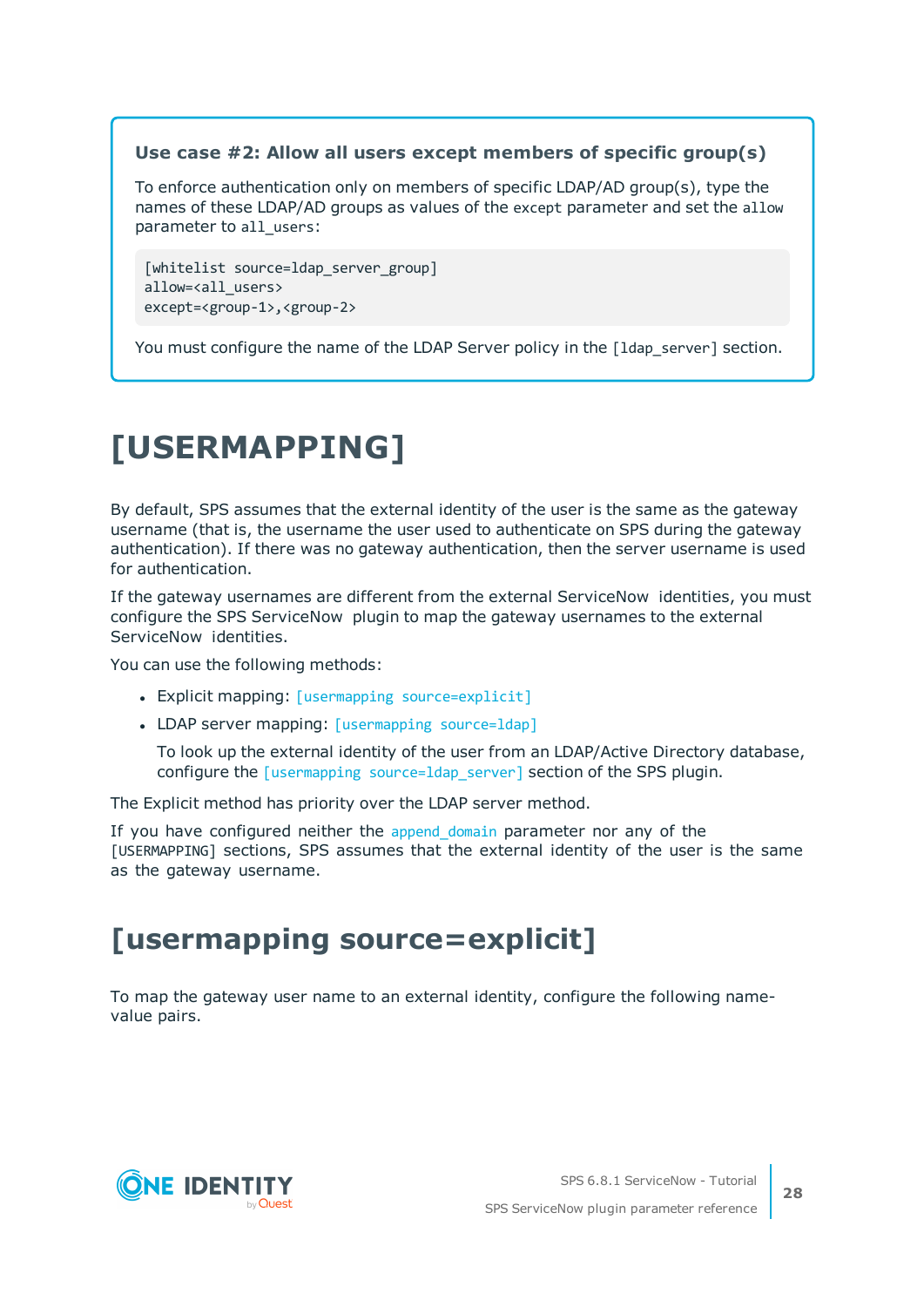## **Declaration**

```
[usermapping source=explicit]
<example-user-1>=<ID-1>
<example-user-2>=<ID-2>
```
#### **<exampleuser>**

| Type:     | string |
|-----------|--------|
| Required: | no     |
| Default:  | N/A    |

*Description:* To map the gateway user name to an external identity, configure the namevalue pairs in the following way:

- Type the gateway user name instead of  $\langle$ example-user-1>.
- Type the external ID instead of  $\langle$ ID-1>.

NOTE: Use this option only if there are not only a few users, or for testing purposes. If there are too many users, it can cause performance issues.

## <span id="page-28-0"></span>**[usermapping source=ldap\_server]**

To look up the external identity of the user from an LDAP/Active Directory database, configure the *[usermapping source=ldap server]* section of the SPS plugin.

## **Declaration**

```
[usermapping source=ldap server]
user_attribute=description
```
You must configure the name of the LDAP Server policy in the [\[ldap\\_server\]](#page-30-0) section.

If you configure both the [append\\_domain](#page-29-1) parameter in the [\[username\\_transform\]](#page-29-0) section and the [usermapping source=1dap\_server] section of the SPS plugin, SPS appends the  $\omega$ character and the value of the [append\\_domain](#page-29-1) parameter to the value retrieved from the LDAP database.

### **user\_attribute**

| Type:     | string |
|-----------|--------|
| Required: | no     |



SPS 6.8.1 ServiceNow - Tutorial SPS ServiceNow plugin parameter reference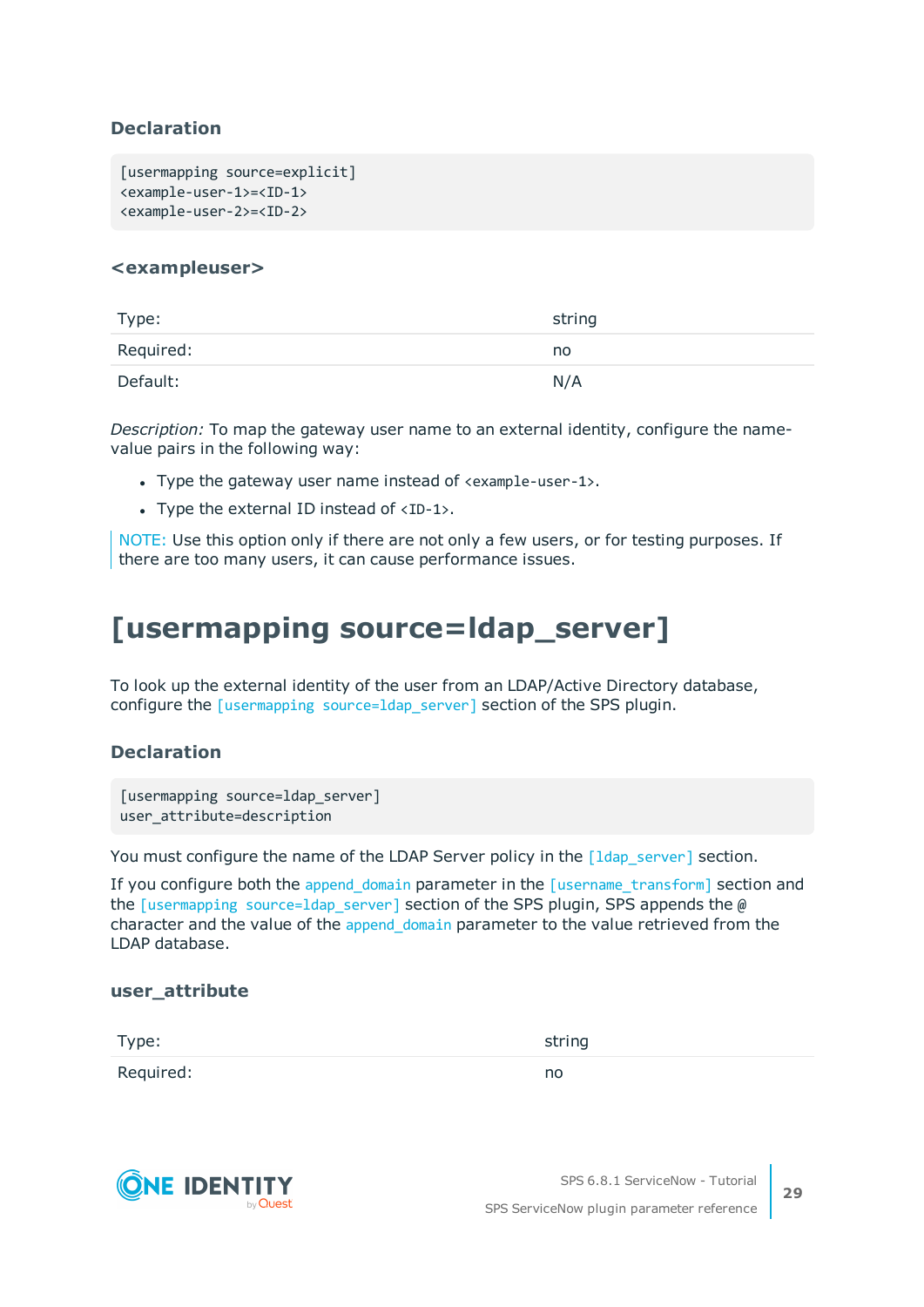#### Default: N/A

*Description:* The user\_attribute must be an LDAP/AD user attribute (with a non-empty UTF8 attribute string) that contains the external identity. For example, description, cn, mail. For a complete list see the User [class](https://docs.microsoft.com/en-gb/windows/desktop/ADSchema/c-user) section of the Active Directory Schema document.

## <span id="page-29-0"></span>**[username\_transform]**

This section contains username transformation-related settings.

#### **Declaration**

```
[username transform]
append domain=<domain-without-@-character>
```
If you have configured [\[USERMAPPING\]](#page-27-0), the [username\_transform] process will run after the [\[USERMAPPING\]](#page-27-0) process.

#### <span id="page-29-1"></span>**append\_domain**

| Type:     | string (nonrequired, no default) |
|-----------|----------------------------------|
| Required: | no                               |
| Default:  | N/A                              |

#### *Description:*

If the service requires the use of domain name in the external identity, configure the append domain parameter in the [\[username\\_transform\]](#page-29-0) section. In this case, SPS automatically appends the @ character and the value of this option to the username from the session, and uses the resulting username on the server to authenticate the user. For example, if the domain is set to append domain: example.com and the username is Example.User, the SPS plugin will look for the user Example.User@example.com on the server.

If you configure both the append domain parameter in the [\[username\\_transform\]](#page-29-0) section and the [usermapping source=1dap\_server] section of the SPS plugin, SPS appends the  $\omega$ character and the value of the append domain parameter to the value retrieved from the LDAP database.

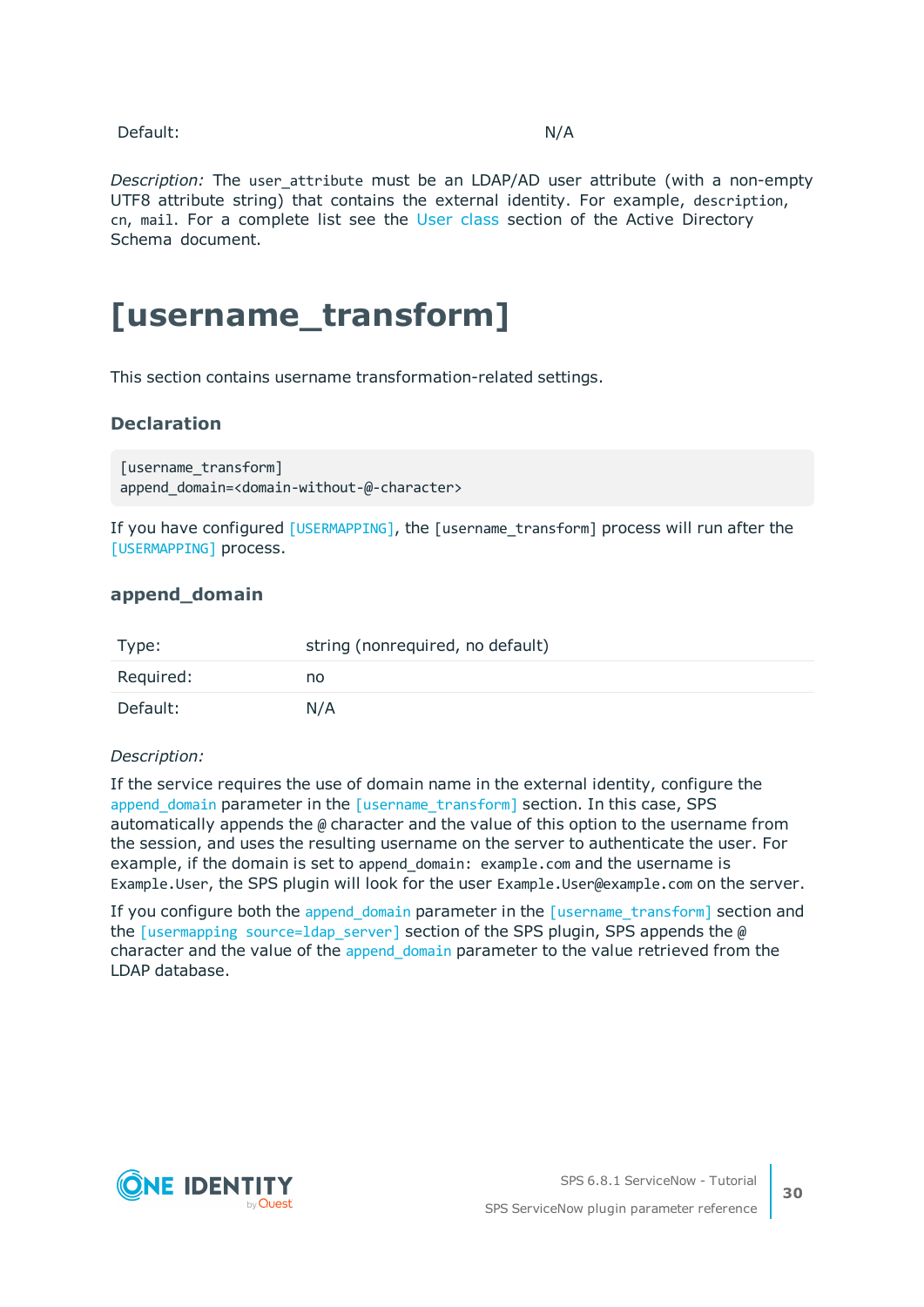## <span id="page-30-0"></span>**[ldap\_server]**

The LDAP Server policy that you want to use in an LDAP server usermapping source or an LDAP server group whitelist source. Required if you have configured [\[usermapping](#page-28-0) [source=ldap\\_server\]](#page-28-0) on page 29 [whitelist [source=ldap\\_server\\_group\]](#page-25-0) on page 26.

## **Declaration**

| [ldap_server]                                                   |
|-----------------------------------------------------------------|
| name= <name-of-ldap-server-policy></name-of-ldap-server-policy> |

#### **name**

| Type:     | string      |
|-----------|-------------|
| Required: | conditional |
| Default:  | N/A         |

*Description:* The name of a configured LDAP Server policy in SPS. For details on configuring LDAP policies, see ["Authenticating](https://support.oneidentity.com/technical-documents/safeguard-for-privileged-sessions/6.8.1/administration-guide/general-connection-settings/authenticating-users-to-an-ldap-server/) users to an LDAP server" in the [Administration](https://support.oneidentity.com/technical-documents/safeguard-for-privileged-sessions/6.8.1/administration-guide/general-connection-settings/authenticating-users-to-an-ldap-server/) Guide.

## <span id="page-30-1"></span>**[credential\_store]**

This section contains settings related to storing sensitive information of the plugin.

## **Declaration**

```
[credential_store]
name=<name-of-credential-store-policy-that-hosts-sensitive-data>
```
## <span id="page-30-2"></span>**name**

| Type:     | string |
|-----------|--------|
| Required: | no     |
| Default:  | N/A    |



SPS 6.8.1 ServiceNow - Tutorial SPS ServiceNow plugin parameter reference **31**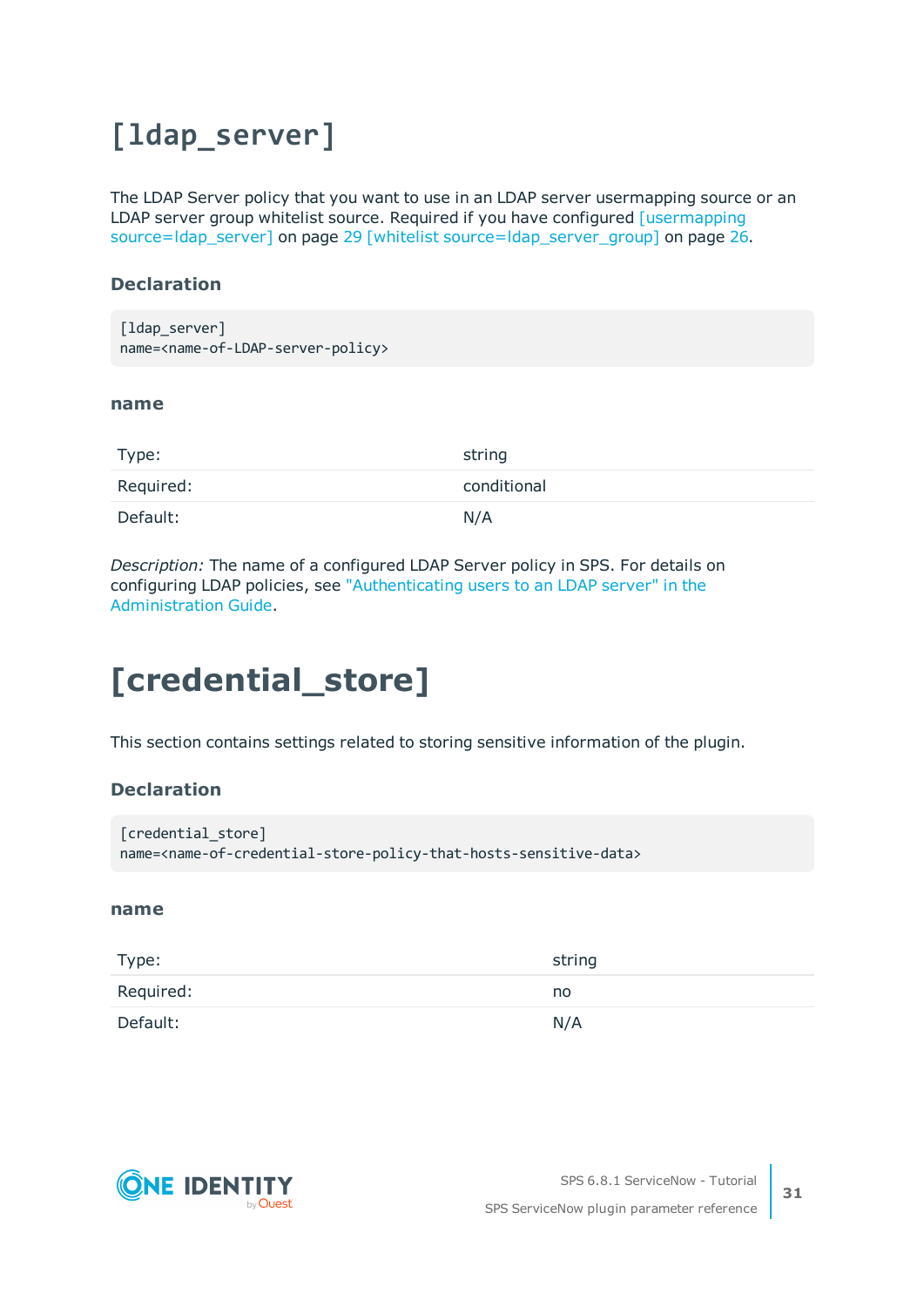*Description:* The name of a local Credential Store policy configured on SPS. You can use this Credential Store to store sensitive information of the plugin in a secure way (for example, the value in the section).

<span id="page-31-0"></span>For details, see Store [sensitive](#page-34-0) plugin data securely.

# **[logging]**

This section contains logging-related settings.

## **Declaration**

[logging] log\_level=info

### **log\_level**

| Type:     | integer or string |
|-----------|-------------------|
| Required: | no                |
| Default:  | info              |

*Description:* The logging verbosity of the plugin. The plugin sends the generated log messages to the SPS syslog system. You can check the log messages in the **Basic settings > Troubleshooting > View log files** section of the SPS web interface. To show only the messages generated by the plugins, filter on the plugin: string.

The possible values are:

- $\bullet$  debug
- info
- warning
- $\cdot$  error
- critical

<span id="page-31-1"></span>For details, see Python logging API's log levels: [Logging](https://docs.python.org/2/library/logging.html#logging-levels) Levels.

# **[https\_proxy]**

This section contains HTTPS proxy-related settings.

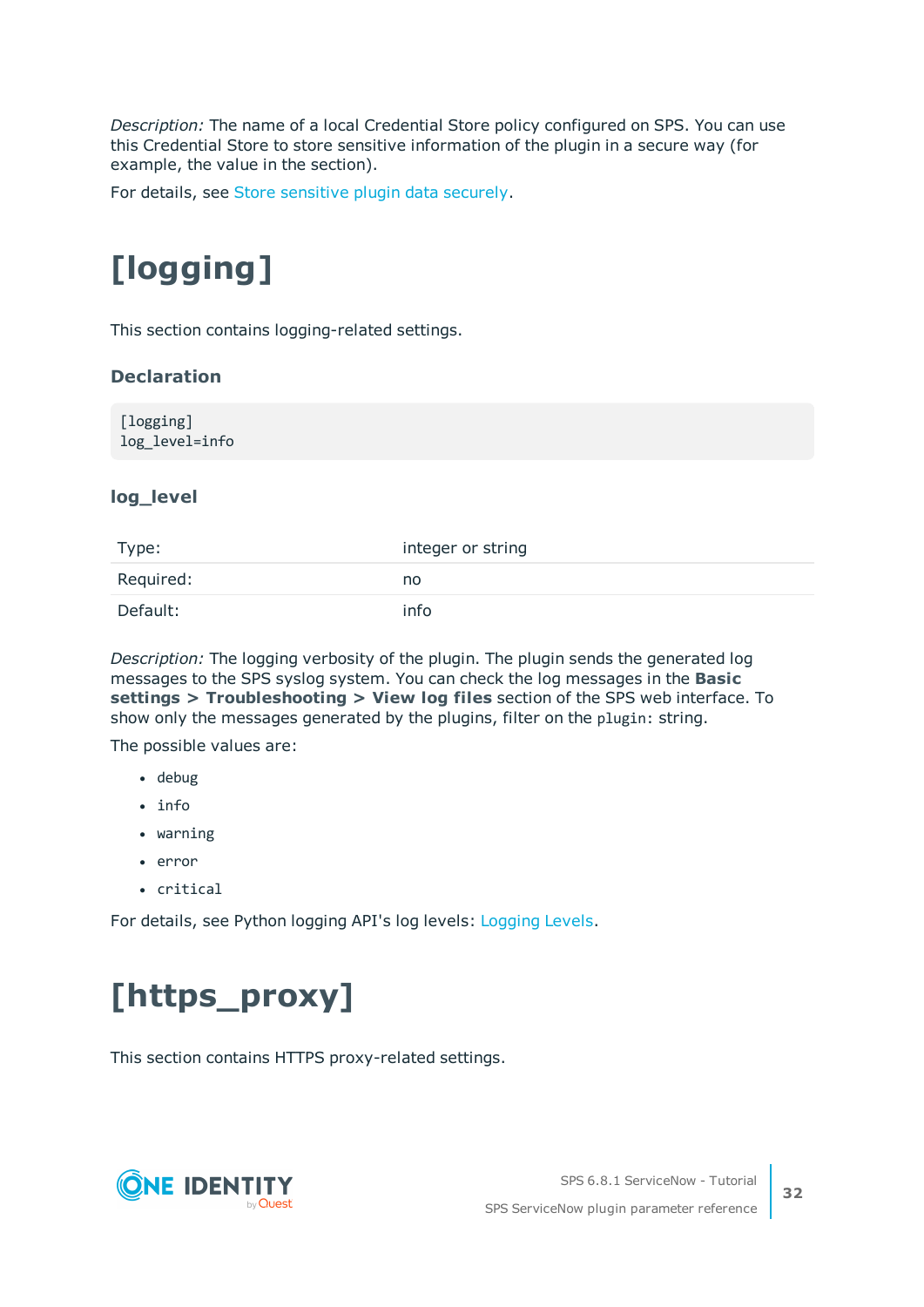## **Declaration**

```
[https proxy]
server=<proxy-server-name-or-ip>
port=3128
```
#### **server**

| Type:     | string |
|-----------|--------|
| Required: | no     |
| Default:  | N/A    |

*Description:* The name or IP address of the HTTPS proxy server.

#### **name**

| Type:     | integer |
|-----------|---------|
| Required: | no      |
| Default:  | 3128    |

<span id="page-32-0"></span>*Description:* The port number of the HTTPS proxy server.

## **[question\_1]**

NOTE: To configure this optional section, contact our [Support](https://support.oneidentity.com/one-identity-safeguard-for-privileged-sessions) Team.

To request additional information from the user (for example, ticket number), define one or more [question\_] section (for example, [question\_1], [question\_2]). The user input will be stored under the value of key in the questions section of the session cookie.

*Description:* Used for communication between plugins. This is an interactive request/response right after authentication in order to supply data to Credential Store plugins. The question is transferred to the session cookie and all hooks of all plugins receive it.

For example, if you have an external authenticator app, you do not have to wait for the question to be prompted but can authenticate with a one-time password:

ssh otp=123456@root@scb

Name subsequent questions with the appropriate number (for example, [question 1], [question 2], and so on).

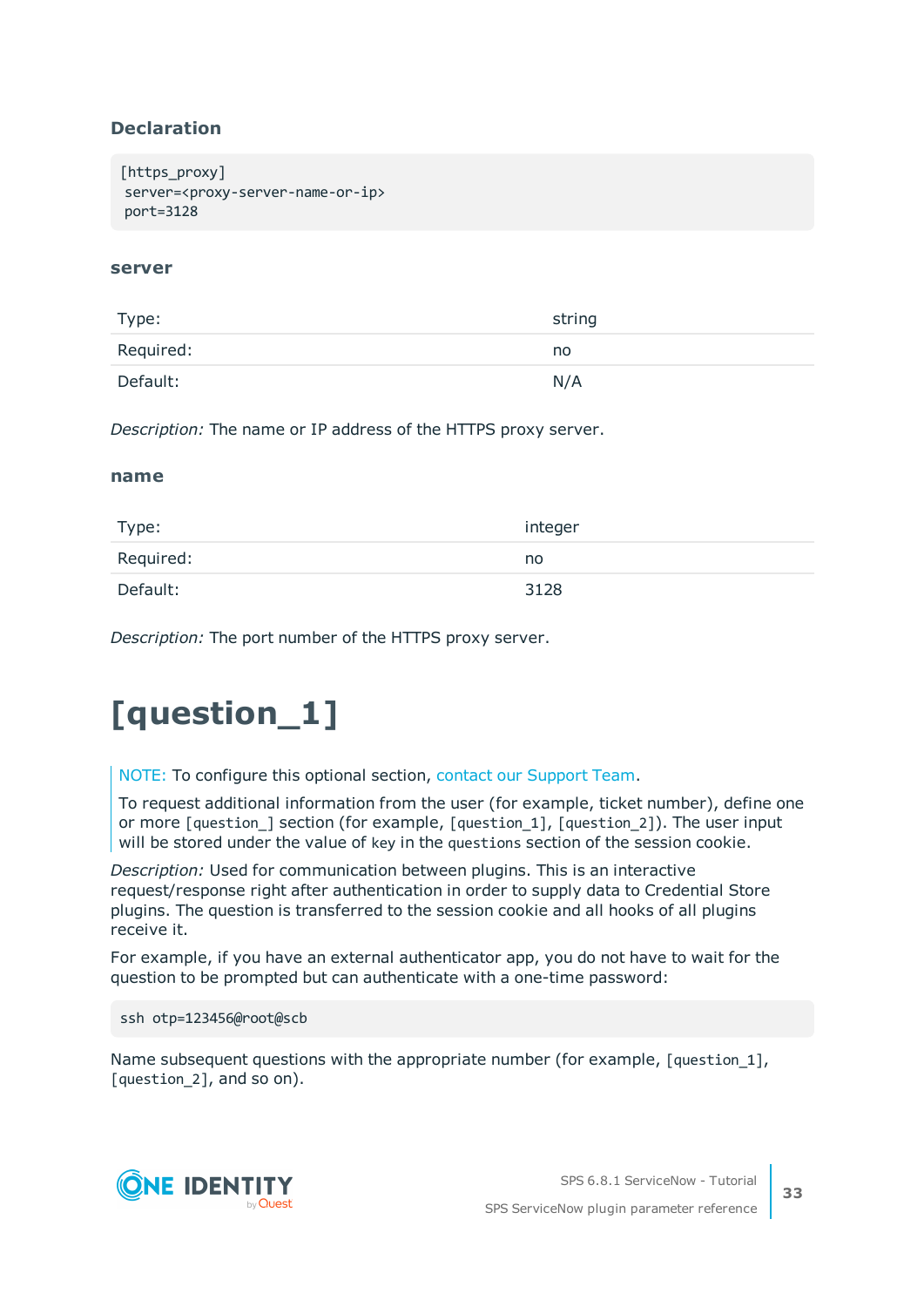For details, see "Performing [authentication](https://support.oneidentity.com/technical-documents/safeguard-for-privileged-sessions/6.8.1/administration-guide/advanced-authentication-and-authorization-techniques/integrating-external-authentication-and-authorization-systems/performing-authentication-with-aa-plugin-in-terminal-connections/) with AA plugin in terminal connections" in the [Administration](https://support.oneidentity.com/technical-documents/safeguard-for-privileged-sessions/6.8.1/administration-guide/advanced-authentication-and-authorization-techniques/integrating-external-authentication-and-authorization-systems/performing-authentication-with-aa-plugin-in-terminal-connections/) Guide and "Performing [authentication](https://support.oneidentity.com/technical-documents/safeguard-for-privileged-sessions/6.8.1/administration-guide/advanced-authentication-and-authorization-techniques/integrating-external-authentication-and-authorization-systems/performing-authentication-with-aa-plugin-in-remote-desktop-connections/) with AA plugin in Remote Desktop connections" in the [Administration](https://support.oneidentity.com/technical-documents/safeguard-for-privileged-sessions/6.8.1/administration-guide/advanced-authentication-and-authorization-techniques/integrating-external-authentication-and-authorization-systems/performing-authentication-with-aa-plugin-in-remote-desktop-connections/) Guide.

#### **prompt**

| Type:     | string |
|-----------|--------|
| Required: | yes    |
| Default:  | N/A    |

*Description:* The question itself in text format.

### **key**

| Type:     | string |
|-----------|--------|
| Required: | yes    |
| Default:  | N/A    |

*Description:* The name of the name-value pair.

## **disable\_echo**

| Type:     | boolean (yes no) |
|-----------|------------------|
| Required: | no               |
| Default:  | no               |

*Description:* Whether the answer to the question is visible (yes), or replaced with asterisks (no).

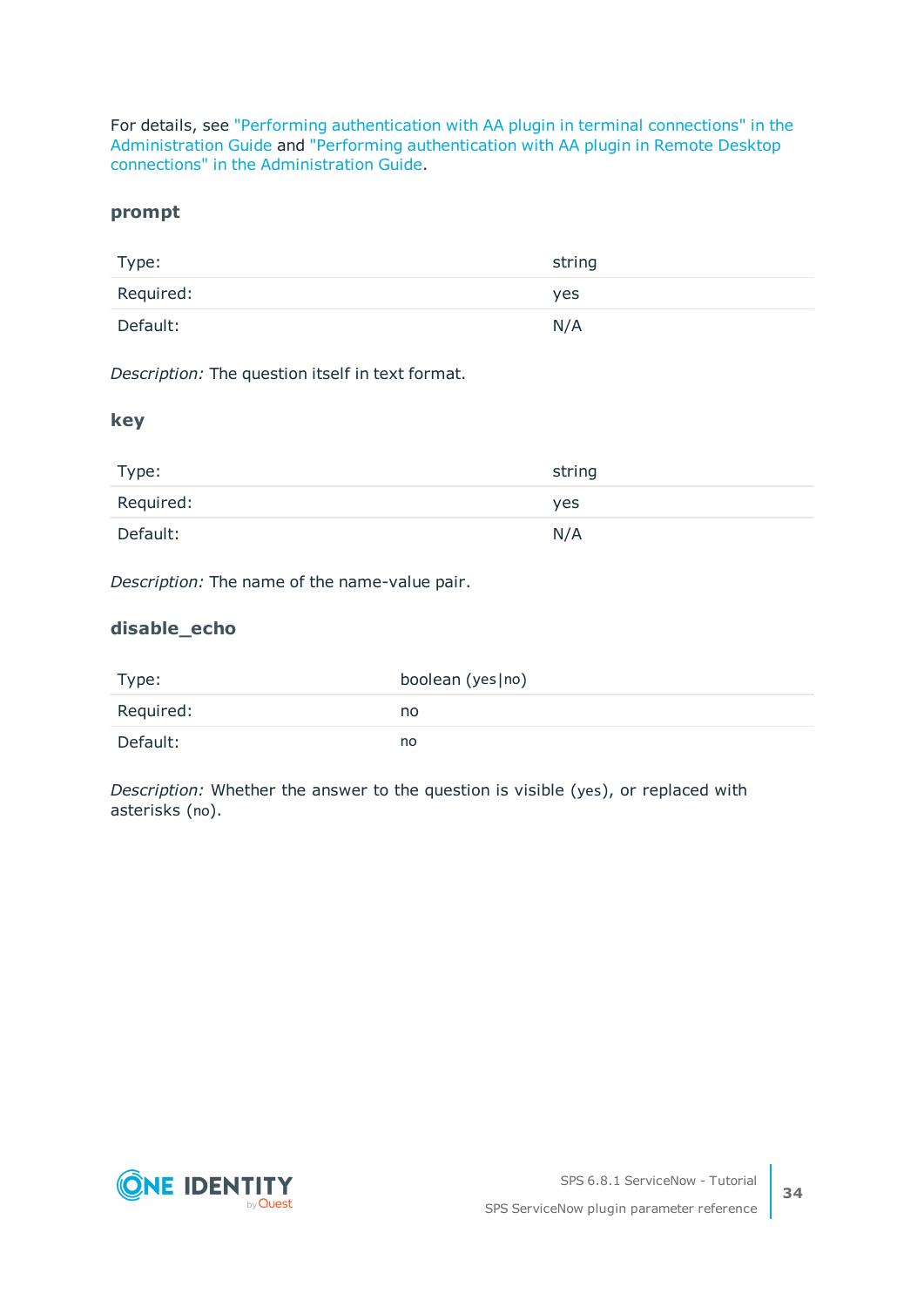# <span id="page-34-0"></span>**Store sensitive plugin data securely**

By default, the configuration of the plugin is stored on SPS in the configuration of SPS. Make sure that you store the sensitive parameters (for example, ) of the plugin in an encrypted way.

#### *To store sensitive plugin data securely*

1. Log in to SPS, navigate to **Policies > Credential Stores** and create a **Local** Credential Store. For details, see ["Configuring](https://support.oneidentity.com/technical-documents/safeguard-for-privileged-sessions/6.8.1/administration-guide/advanced-authentication-and-authorization-techniques/using-credential-stores-for-server-side-authentication/configuring-local-credential-stores/) local Credential Stores" in the [Administration](https://support.oneidentity.com/technical-documents/safeguard-for-privileged-sessions/6.8.1/administration-guide/advanced-authentication-and-authorization-techniques/using-credential-stores-for-server-side-authentication/configuring-local-credential-stores/) Guide.

Instead of usernames and passwords, you will store the configuration parameters of the plugin in this Credential Store.

- 2. Add the plugin parameters you want to store in an encrypted way to the Credential Store. You can store any configuration parameter of the plugin in the Credential Store, but note that if an option appears in the Credential Store, the plugin will use it. If the same parameter appears in the configuration of the plugin, it will be ignored.
	- **Enter the name of the configuration section without the brackets in the Host** field (for example, ).
	- <sup>l</sup> Enter the name of the plugin parameter in the **Username** field (for example, ).
	- <sup>l</sup> Enter the value of the plugin parameter in the **Passwords** field.



- 3. Navigate to the configuration of the plugin on the **Policies > AA Plugin Configurations** page.
- 4. In the plugin configuration file, enter the name of the local Credential Store under the [credential store] section as the value of the [name](#page-30-2) parameter.
- 5. Enter \$ as the value of the parameter storing sensitive data.

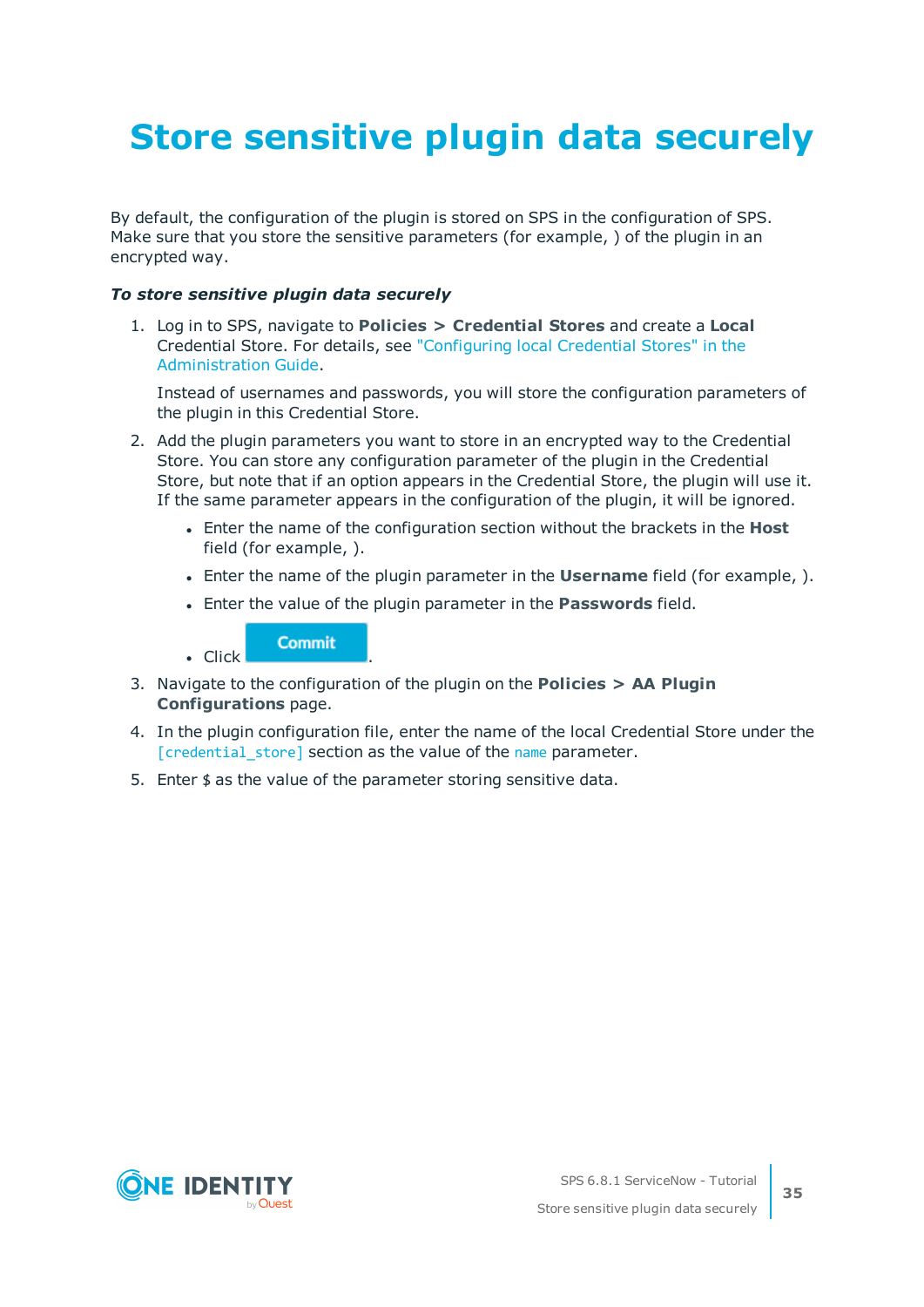# <span id="page-35-0"></span>**Perform multi-factor authentication with the SPS plugin in terminal connections**

The following describes how to establish a terminal connection (SSH, TELNET, or TN3270) to a server.

### *To establish a terminal connection (SSH, TELNET, or TN3270) to a server*

1. Connect to the server.

If you can authenticate using an OTP or token, encode the OTP as part of the username. You can use the @ as a field separator.

**Example:**

ssh otp=YOUR-ONE-TIME-PASSWORD@user@server

Replace YOUR-ONE-TIME-PASSWORD with your actual OTP.

- 2. If SPS prompts you for further information, enter the requested information. If you need to authenticate with an OTP, but you have not supplied the OTP in your username, you will be prompted to enter the OTP.
- 3. Authenticate on the server.
- 4. If authentication is successful, you can access the server.



SPS 6.8.1 ServiceNow - Tutorial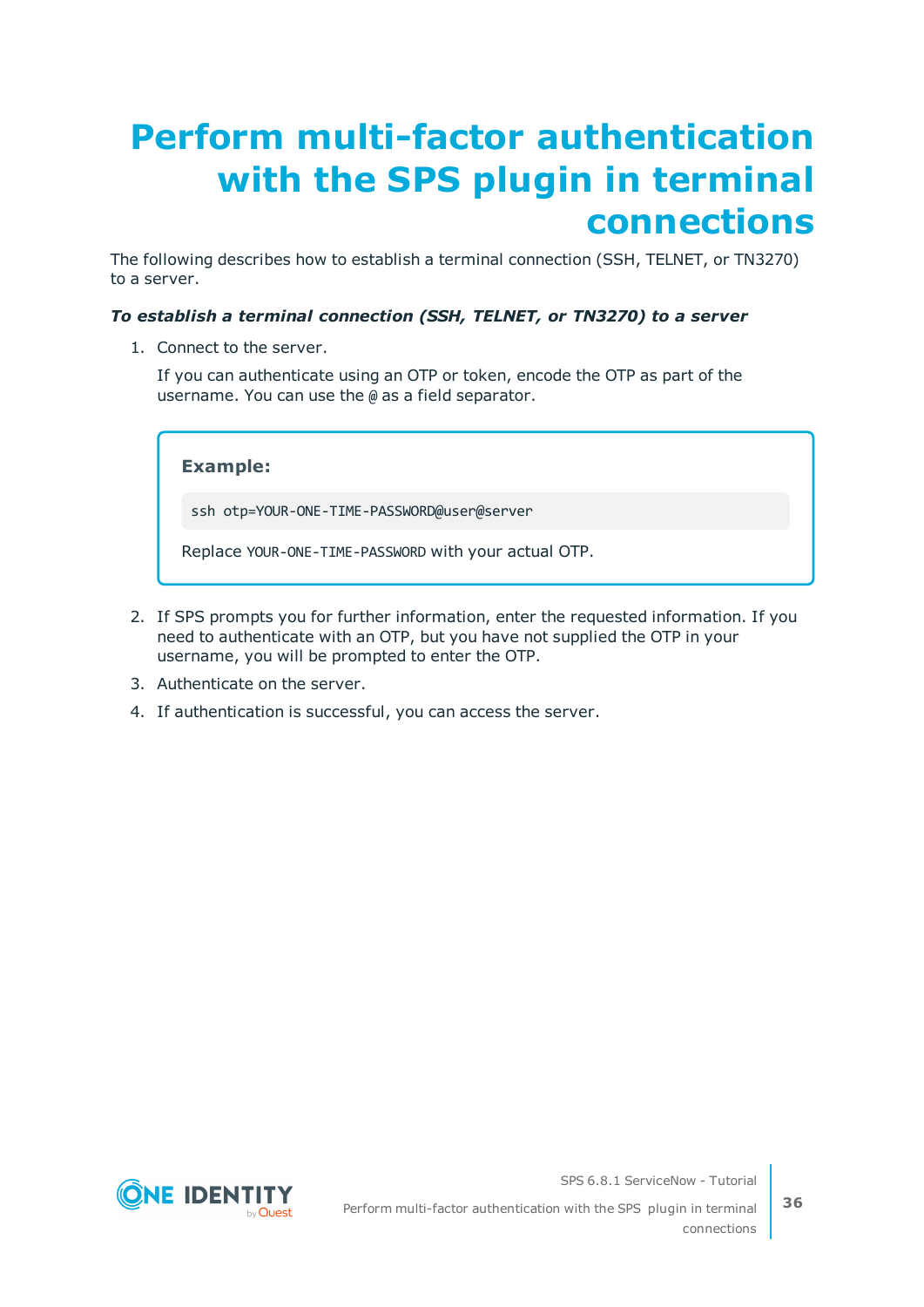# <span id="page-36-0"></span>**Perform multi-factor authentication with the SPS plugin in Remote Desktop (RDP) connections**

The following section describes how to establish a Remote Desktop (RDP) connection to a server when the **AA plugin** is configured.

#### *To establish a RDP connection to a server when the AA plugin is configured*

- 1. Open your Remote Desktop client application.
- 2. If you have to provide additional information to authenticate on the server, you must enter this information in your Remote Desktop client application in the *User name* field, before the regular content (for example, your username) of the field.

If you can authenticate using an OTP or token, encode the OTP as part of the username. To encode additional data, you can use the following special characters:

- % as a field separator
- $\bullet$  ~ as the equal sign
- $\cdot$  ^ as a colon (for example, to specify the port number or an IPv6 IP address)

### **Example:**

For example, use the following format:

domain\otp~YOUR-ONE-TIME-PASSWORD%Administrator

Replace YOUR-ONE-TIME-PASSWORD with your actual OTP.

3. Connect to the server.

If you need to authenticate using a push notification, approve the connection in your mobile app.

- 4. Authenticate on the server.
- 5. If authentication is successful, you can access the server.



SPS 6.8.1 ServiceNow - Tutorial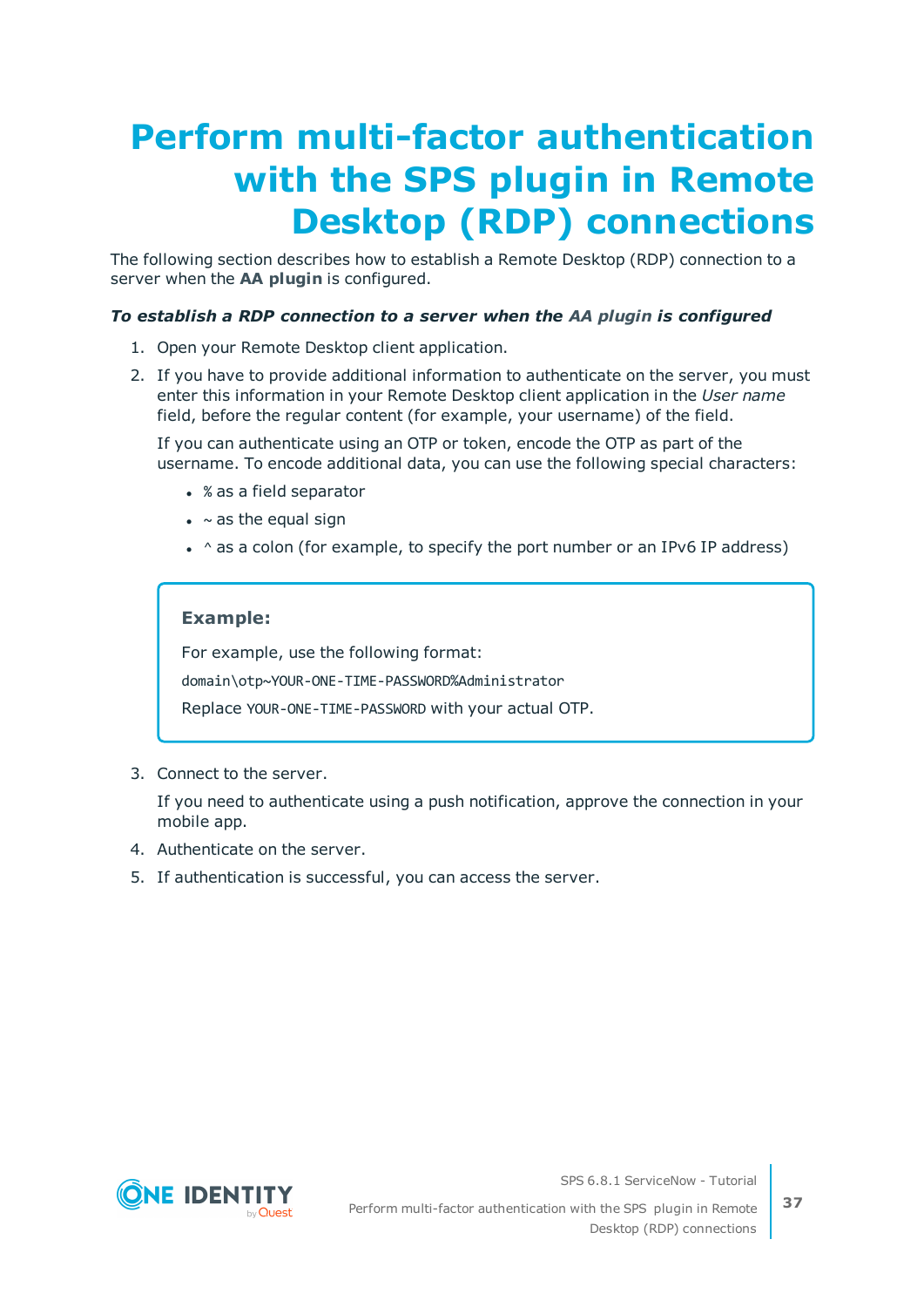# <span id="page-37-0"></span>**Perform multi-factor authentication with the SPS plugin in Microsoft SQL Server (MSSQL) connections**

The following section describes how to establish a Microsoft SQL Server (MSSQL) connection to a server when the **AA plugin** is configured.

#### *To establish a MSSQL connection to a server when the AA plugin is configured*

- 1. Open your SQL client application.
- 2. If you have to provide additional information to authenticate on the server, you must enter this information in your SQL client application in the *User name* field, before the regular content (for example, your username) of the field.

If you can authenticate using an OTP or token, encode the OTP as part of the username. To encode additional data, you can use the following special characters:

- % as a field separator
- $\bullet$  ~ as the equal sign
- $\cdot$  ^ as a colon (for example, to specify the port number or an IPv6 IP address)

### **Example:**

For example, use the following format:

domain\otp~YOUR-ONE-TIME-PASSWORD%Administrator

Replace YOUR-ONE-TIME-PASSWORD with your actual OTP.

3. Connect to the server.

If you need to authenticate using a push notification, approve the connection in your mobile app.

- 4. Authenticate on the server.
- 5. If authentication is successful, you can access the server.



SPS 6.8.1 ServiceNow - Tutorial